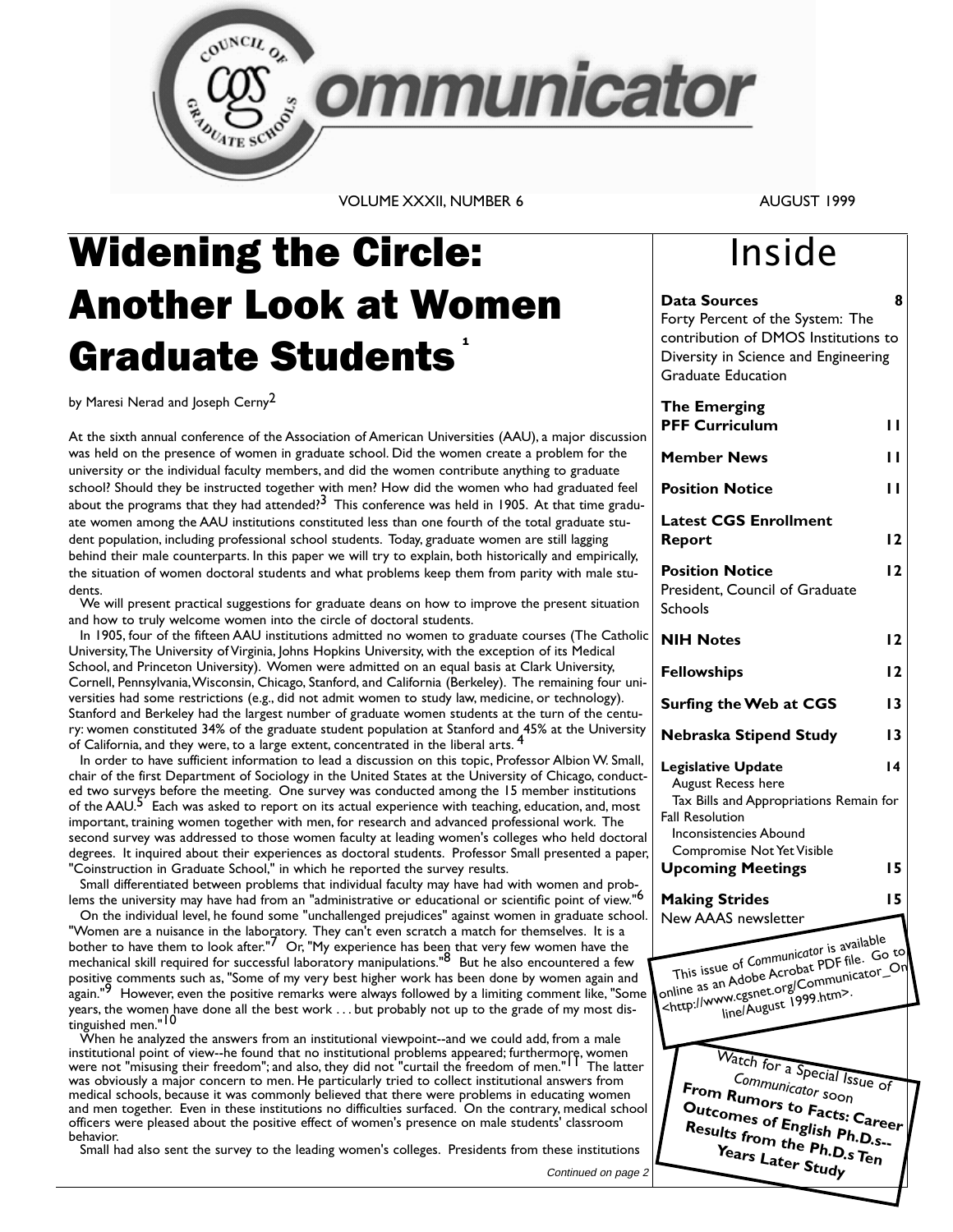Continued from page 1

responded to the survey with strong statements arguing that the most favorable conditions for women's undergraduate education were to be found in women's colleges, but that graduate work was best done in coeducational settings.

The responses received from the women doctoral recipients presented a quite different picture of their experiences as students. Graduate women, they said, were at a disadvantage because they had little intellectual contact with their instructors and the contact that they had was restricted to the lecture room. Men met often with their instructors and in a more informal way that permitted a freer discussion of their work.

Women also talked about the harsh academic climate, saying that although they were received for graduate work with reasonable courtesy, they never evoked the "academic type of enthusiasm"<sup>12</sup> men did. They emphatically rebutted the general presumption that women could not accomplish great feats. Rather, when attainments were practically equal, men's work was favored. It was only if women demonstrated superior capacities that they were recognized and honored. The reason for this presumption, said the women, was the common belief that male graduate students were more likely to devote themselves to genuine scholarly work, while few women would continue on an academic path. Therefore, investing in graduate women would yield a lower return.

They spoke about the pressure to perform. Because women were merely admitted to graduate school and not actively recruited as men were, they felt a double obligation to justify their presence by their achievements. This caused strained and feverish effort and had a negative effect on their academic work. However, the surveyed women hoped that this strain would cease when women were trained as undergraduates to become physically stronger, which they felt would help to develop greater self-esteem. Finally, in considering economic reasons, the surveyed women argued that because it would be a financial waste to duplicate libraries and laboratories to educate graduate women separately, research universities should offer graduate women equal rights and equal treatment so they could obtain the best instruction in advanced studies alongside male graduate students.

In spite of these limiting experiences, the women doctoral recipients who participated in the survey, like the presidents of women's colleges, were unanimous in recommending complete adoption of coinstruction at research universities.

Professor Small closed his presentation saying that at that time, no university and no professor had been found willing to conclude that coeducation had presented problems "beyond trifling matters of detail." He stated that the evidence pointed to the conclusion that difficulties had existed due to intolerance on the part of individual faculty. "Coeducational graduate schools are simply enjoying the proverbial blessedness of the country that has no history."<sup>13</sup>

He then offered his own conclusion. There was no need to worry about the presence of women in graduate school because as long as research is the program of graduate schools, women would not predominate.<sup>14</sup> Statistics "lend strong color to the suspicion [that] the more genuine the work of investigation, the smaller the percentage of women who will care to undertake it."<sup>15</sup> He explained his statement by saying, "relatively fewer women than men have the means and the taste and the fitness and the nerve combined to succeed in research."<sup>16</sup> Besides, he explained,

"Right or wrong, wise or unwise, the public does not enthusiastically welcome women to professional or investigating positions. Women know that the market for their professional services is limited, and until there is a revolution in social standards they would be defying their fate if they should create a supply much in excess of the demand."17

Small ended with the following reflection:

"Experience does not confirm the fear that equal franchise of women in Graduate Schools would either unwoman women in

general, or compromise the freedom of men. It is, therefore, difficult either to admire the magnanimity or to respect the justice of adding arbitrary disabilities to the necessary obstacles that women must overcome in gaining full freedom of intellectual life."<sup>18</sup>

President Stanley Hall from Clark University, a well-known professor of psychology and the next presenter at the 1905 AAU meeting, had a slightly different perspective on graduate education for women that was colored by biological determinism, a popular belief at that time. Referring to Herbert Spencer's theory of "splendid individuation developed at the expense of genesis," he argued that the mental and nervous strain caused by academic work, reduces the reproductive powers of women.<sup>19</sup> He claimed that women seeking doctorates were women with "little wifehood or motherhood left in their bodies or souls."<sup>20</sup> He argued that because women are by nature different from men, graduate education for women should be different than (but equal to) that of men. This "separate, but equal" point of view was shared by many Progressive Era educators including university professors.

President Hall's separate but equal standard was far less equal when it was applied to women. On the one hand, Hall supported "the opening of every higher university facility to the insignificant number of elite women who are fit and wish [graduate studies]."<sup>21</sup> On the other hand he asserted that the few women who were mentally fit for graduate school did well only in fields that required intuition and patience and that women were incompetent in fields that required abstract thinking.

He formulated this theory from his own limited experience<sup>22</sup> and the opinions of his colleagues, not from a systematic study. He explained that women did well in literature, the arts, education, experimental and comparative psychology, and child study. In the last three fields he felt that they excelled because women were conscientious record keepers, had more patience with details than young men, and had a great aptitude for work that required instinct. He found other benefits provided by the presence of women in graduate school. Having women in the classroom exercised a "subtle mental stimulus" on each sex, particularly on the women. Further he observed that graduate student wives whose husbands were in the same fields contributed substantially to their husbands' work, in rare cases even producing the best part of it.

Nevertheless, there were some fields in which women were incompetent: "pure philosophy, including metaphysics, epistemology, logic and the universe in general.<sup>"23</sup> Hall believed that women were not able to formulate abstract thoughts, they were dependent, less critical, and less original than men. In his opinion, these defects made them ideal as research assistants:

"Although woman is usually so far less independent and has less originality, she often makes an ideal research assistant (which, a French physicist tells me, is really the relation of Madame and Monsieur Curie),"24 and women were perfect compilers of litera $ture<sup>25</sup>$ 

Given these facts, he proposed that universities should develop new educational policies based on the idea that women were neither inferior to men nor identical, but by nature different from men. Therefore higher education should strive to make women more womanly and not unsex them.

"She is more conservative, less diverse from other members of her sex than men, less prone to deformity of body and to specialization of mental activity, less disposed to every vice save ruse and deception, and to every crime save infanticide. Her altruism and self-consciousness always incline her to overdo and to take out of her system more than it can bear."26

His greatest concern in higher education for women, however, was the threat of race suicide. He observed that few college educated white women married, and if they did, then few had children. This concern grew out of a fear, also shared by Theodore Roosevelt, U.S. President from 1901 to 1909, that if native-born, college-bred women did not marry and produce a sufficient number of offspring, the chil-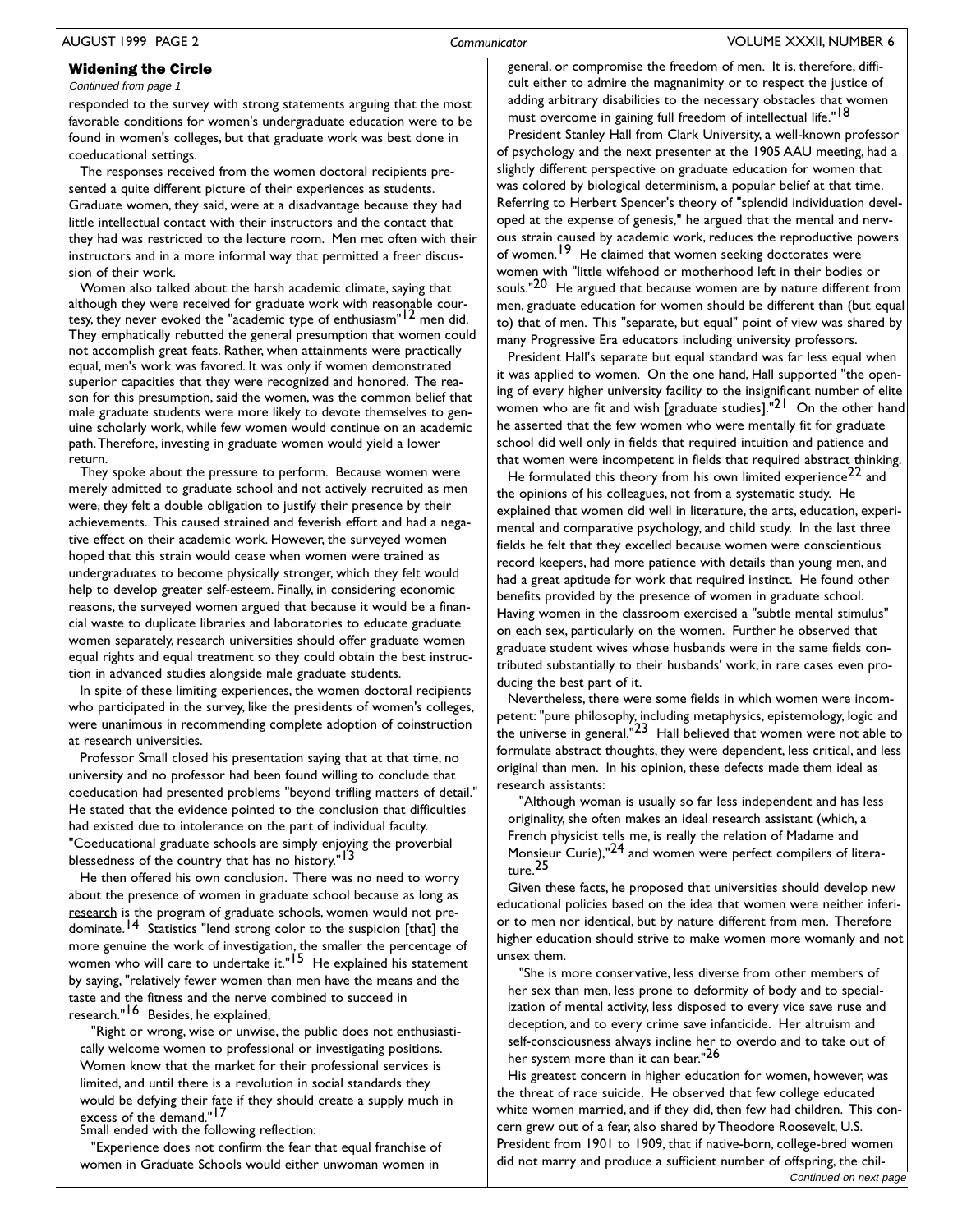Continued from page 2

dren of immigrants would soon supplant old American stock.<sup>27</sup>Hall closed his talk with a warning, "Our higher education would soon depopulate the country if it became universal."28

In spite of this historical bias, graduate education for women has become universal. Women are creative, conduct genuine research, receive Nobel Prizes, and are simultaneously wives and mothers. An increasing number hold appointments as deans and serve as university and college presidents. The "revolution in social standards" that Professor Small deemed necessary for the success of women in higher education has occurred.

Some 90 years later we have come a long way from a position that regarded most women unfit for "constant intellectual effort along one line," as President van Hise from the University of Wisconsin, a lively participant in the subsequent discussion of Hall's and Small's presentations, asserted at the 1905 meeting.<sup>29</sup> However, we still have a long way to go to achieve equal participation of women in all aspects of graduate education. Many of the women's responses to Professor Small's survey can still be heard echoing through the halls of modern campuses.

#### Women in Graduate Studies Today

We will first examine what we know empirically about the present situation of graduate women, what women in the middle 1990s say about their experience with graduate training for research and advanced professional work, and how these experiences compare to those reported in 1905. Where national data are not readily available, we will provide data from the University of California, Berkeley.

Second, we will recount current explanations of the reasons graduate women students, particularly women doctoral students, are still lagging behind their male counterparts in certain areas.

Third, we will make suggestions about what university administrators--particularly graduate deans--can do to support women doctoral students at the various stages of their studies.

### What Do We Know About Women in U.S. Graduate Studies Today?

### Women's Participation in Graduate Education.

Over the last 30 years the overall number of doctorates awarded in the U.S. has increased from 16,340 in 1965 to 41,610 in 1995 (the last year for which national data are available).<sup>30</sup> While the number of doctorates awarded to men peaked in 1973, declined during the mid 1970s, remained static through most of the 1980s, and began to increase toward the end of that decade, the number of women who earned doctorates increased steadily, from 1,760 in 1965 to 16,333 awarded in 1995. This represents an increase of over 800%. The number of men increased during the same period by only 73%. Women's representation among all Ph.D. recipients rose accordingly from 11% in 1965 to 39% in 1995. Excluding international students, the proportion of doctorates awarded to U.S. women increased from 25% in 1976 to 46% in 1995, near parity with the percentage of U.S. male doctoral recipients.

Women (domestic and international) increased their participation in all fields of study in the last 20 years. Between 1975 and 1995, the largest increase in the percentage of Ph.D.s earned by women occurred in education<sup>31</sup> (from 31% to 64%), followed by increases in the social sciences (from 25% to 51%), in the life sciences (from 18% to 42%), in other professional fields such as architecture, social welfare, and public health (from 15% to 37%), the humanities (from 33% to 48%) and the physical sciences (from 8% to 22%). Though the smallest increase in the percentage of women earning Ph.D.'s occurred in engineering (from 0.2% to 12%), the overall change is dramatic.

Although in 1995 women doctorates studied a wider range of subjects than they used to 20 years ago, they were still concentrated in

education (25%) and the social sciences (21%). Men, on the other hand, were still concentrated in the physical sciences (21%) and engineering (21%). However, a higher proportion of women (20%) than men (18%) received degrees in life sciences.

Has the proportion of nonwhite women doctoral recipients increased? In 1995, 14% of U.S. doctorates awarded to women were awarded to Hispanic, African American, and Asian American women as compared to  $9\%$  in 1976.<sup>32</sup> This is due to the considerable increase in Asian American and Hispanic women attending graduate school. Although there is an increase in numbers of African American women doctoral recipients, the proportion of the total degrees awarded to them has remained the same (6%).

When women completed their doctoral studies in 1995, 33 they were about I year older than male doctoral recipients in those fields where women were concentrated: in education 44 versus 43 years; in the life sciences 33 versus 32 years. However, men and women were the same age in both social sciences and humanities, 34 and 35.4 years, respectively. In engineering and the physical sciences, where we still find a small proportion of women, they completed their degrees at a younger age than men did, 31 versus 32 years in engineering, and 30 versus 31 years in the physical sciences.

#### Time to Degree.

What do we know about the length of women's doctoral study? The overall time it takes men and women doctorates to complete their studies does not differ substantially. In 1995, women in engineering and physical sciences completed the doctorate slightly faster than their male counterparts (6.2 versus 6.4 median years in engineering and 6.7 versus 6.9 median years in physical sciences). In all other fields (life sciences, social sciences, humanities, and professional schools) women took, on the average, 3 months longer than men to complete the degree.

How many women parents are undertaking doctoral studies? In the 1990s more women who have responsibility for dependent care (children) go to graduate school than they did 25 years ago. Because a dependent is defined by the only national survey that records such information (the Survey of Earned Doctorates) as "someone receiving at least one-half of his or her [financial] support from the student,"34 we can assume that for women these dependents are more likely to be children than a husband, parent, or grandparent. While in 1968 over 80% of men financially supported a dependent and only 23% of women did, in the 1990s the gap decreased considerably. Thirty-six percent of women shouldered the financial burden for dependents compared to 57% of men.<sup>35</sup> When one looks at the time it takes students with dependents to complete their studies, it is not surprising that these men and women took longer than their counterparts without dependents, and that, on the average, women with dependents took a longer time to complete the degree than did men with dependents.

### Completion Rates.

What do we know about women completing their doctoral studies? Because of the decentralized nature of graduate education, no national data exist from which retention rates of doctoral students can be calculated. Each university keeps its own student records, and the extent and quality of these records vary greatly. Thus, any estimates of doctoral retention rates depend entirely on the degree of automation and the care with which student records are maintained. In the following section we will use our own Berkeley data for which we can provide accurate definitions and explanations of how we derived statistics on completion rates.

We used data from three cohorts of doctoral students who entered in the fall of 1981, 1982, and 1983, analyzing their completion rates 11 years after they entered graduate school. We found that about 80% of all self-designated doctoral students completed a graduate program, but not all who indicated the doctorate as their final goal actually completed the degree. Some graduated with a master's degree. Therefore, the Continued on next page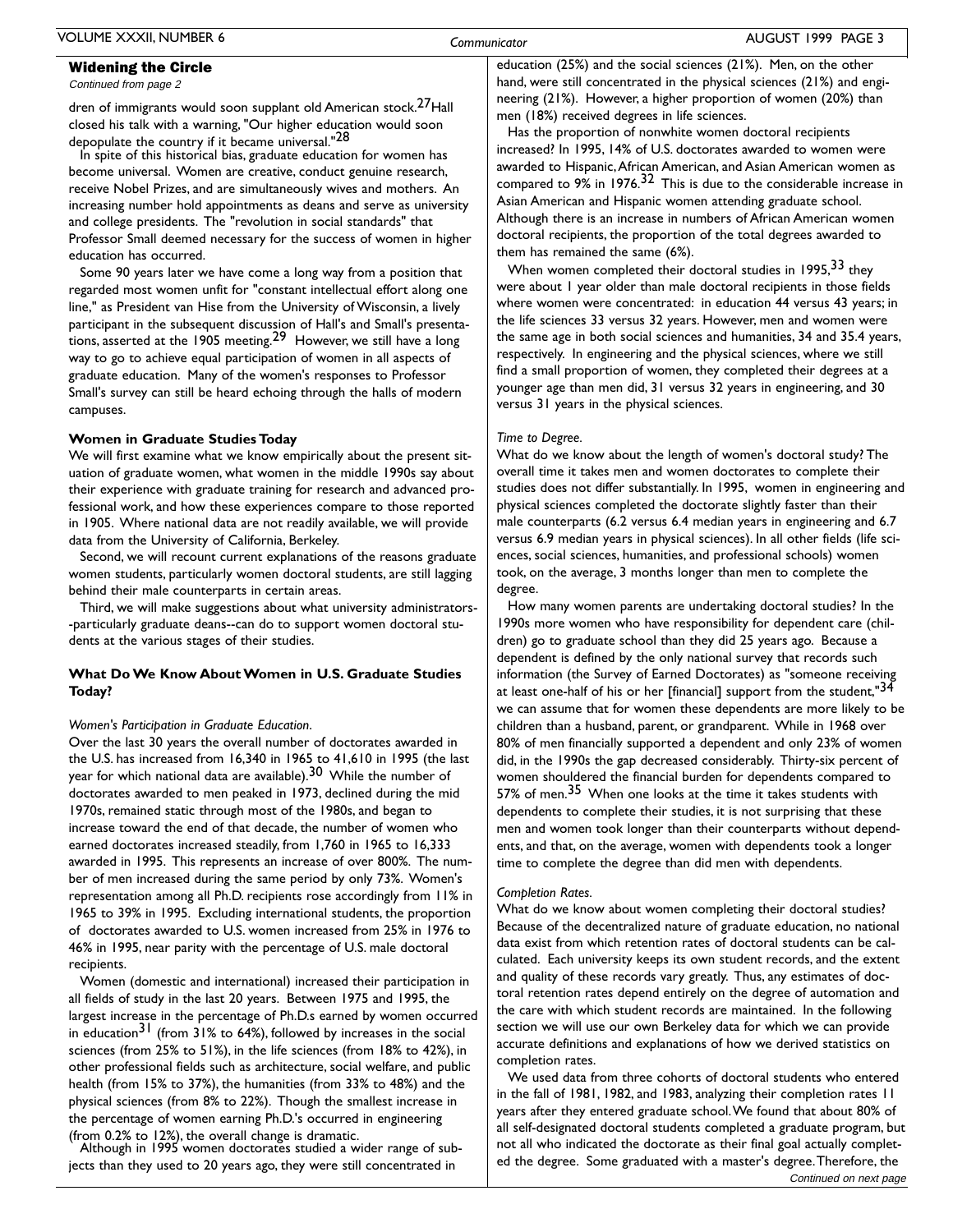### AUGUST 1999 PAGE 4

### **Widening the Circle**

Continued from page 3

doctoral completion rate is lower than the overall graduate degree completion rate. For the 1981-83 cohort we found that of the 78% who had completed a graduate program after 11 years of study, 18% had received master's degrees only, and 60% received doctorates. Seventeen percent left without a degree, and 5% were still "pending" (in this group, about half completed their degrees after year eleven).

Doctoral completion rates vary substantially across major fields of study. For the 1981-83 cohort, students in the biological and physical sciences had the highest completion rate (73%), followed by engineering (66%), the social sciences (53%), the professional schools (48%), and finally, the humanities (44%).

A smaller proportion of women than men received a degree because completion rates vary by gender. In an earlier 1975-77 cohort, for example, 44% of all women and 51% of all men completed the doctorate; in the 1981-83 cohort, these percentages had risen to 52% and 65%, respectively. This pattern was consistent across fields for all analyzed cohorts, prompting us to conduct individual interviews and focus groups with women students to find explanations for this consistent difference.

In addition to variations by fields of study, there were variations by citizenship status and race and ethnicity. International students, both men and women, consistently had the highest completion rates in all fields and in all cohorts.

### The Current Situation of Graduate Women Students

Although today at Berkeley we see an increase in the number of women completing their doctorates, and although Berkeley annually awards the largest number of Ph.D.s to women in the United States (excluding doctorates awarded in education), we still notice a quite dramatic reduction in the participation rate of women from undergraduate to graduate studies and from graduate studies to faculty positions. At Berkeley for example, in 1994-95 in engineering, 18% of the undergraduate degrees went to women. However, women in the same field earned only 10% of all doctoral degrees and occupied only 5% of ladder faculty positions. How do we explain this drop-off? How does it relate to the situation of graduate women?

The literature offers an array of explanations for this drop-off and for why the educational experiences of women in graduate school differ from those of men. Here, we want only to name some of the institutional factors impeding graduate women's success.

Women's ability to succeed is affected by their representation in a group. The small numbers of women in some fields (below critical mass, which is defined as being at least 15% of the total population) result in isolation which, in turn, increases stress, impedes research progress, and can lead to abandonment of doctoral study or professional career. This applies both to graduate women and to women faculty. (Kanter, 1977; Wilson, CGS, March 1994). Organized change occurs only after women constitute a "critical mass" (Kanter, 1977).

A predominantly male faculty results in a lack of role models for women students, thus depriving women of the inspiration to advance and the assurance that they can succeed.

The "male locker-room network," from which women students are excluded, still exists. Women miss out on the informal mentoring inherent in this system and have weaker advancement and career opportunities because this internal communication channel provides many relevant pieces of career advice to male students.

In academia, scholarly reputation is evaluated as a function of age. Studies of eminent male scholars have shown that their major intellectual achievements have tended to come early in their lives (Lehman, 1965). But the stage of life during which a man's successful academic career is traditionally developed coincides with a woman's prime childbearing years. Inadequate child care facilities, the difficulties inherent in part-time study, and an academic career system that is modeled after the "clockwork of male careers" make it difficult for women to continue their studies and to achieve and advance in faculty positions (Hochschild, 1975).

The existing criteria for excellence and achievement in academic science coincide with men's behavior, not women's (Wilson, 1993). Some studies have shown that, on the average, women tend to approach their scientific careers differently from men--including laboratory management and choice of research topics.<sup>36</sup> Women tend to be less competitive and to place less importance on professional recognition than men. In general, women look at their work in terms of what is needed to solve a problem, rather than what is needed to produce a quantity of work or to feel successful. In fact, several studies have found that female scientists publish only half to three quarters as many papers as male scientists.<sup>37</sup> While women publish less often than men, their<br>papers are cited at a higher rate<sup>38</sup>. One interpretation of these results is that women tend to take more seriously the internal requirement to turn out very thorough articles rather than just turning out a lot of articles. For academic scientists, the very language and goals of science need to be restructured to include women's values and contributions full (Wilson, 1993).

### What Can University Administrators Do During the Various **Stages of Our Doctoral Programs to Support Women Students?**

Graduate deans can encourage the institution to bring more women into graduate school, particularly in the physical sciences and engineering. We can work toward parity in the percentage of women and men who complete graduate school. We can make sure that we assist women in obtaining professional employment.

### I. At the Beginning: Admission and Orientation

Let us begin with the admission process, which the graduate school can monitor. At Berkeley, as a monitoring device, we have created a women's index by dividing the women's admission rate by the men's admission rate. If an equal proportion of qualified women and men have been admitted from comparable applicant pools, the index should be one. Generally, it's above one. However, in cases where the index is considerably lower than one, we contact the department in the following fall semester and request an explanation of their admission decisions.

We all know how important the initial orientation is--the welcome to the department and its particular programs. From the many interviews we have conducted with women and men at Berkeley over the years, we have learned that certain welcoming remarks, unfortunately very commonly used, can have a negative effect on women. Some department chairs start the orientation by telling the incoming students, "You are brilliant people. We have chosen the cream of the crop. You should be planning to graduate in 3 or 4 years, at the most." Many women (and some men) tend to feel, "Everyone else who is here is brilliant, I am not. They made a mistake admitting me." The wellintended welcome results in women feeling inferior and uncertain about their ability to succeed from the very first day in the program. It would be more helpful to tell students, "We chose every one of you because we wanted you in our program. We have a structured program with lots of assistance from graduate advisers to help all of you achieve your degree goal." While one might encourage students to complete in 3 or 4 years, one might also indicate the realistic range of time needed for recent Ph.D.s to complete their program.

### 2. Collegial Learning Environment

Lately we have come to understand more and more about the importance of the learning environment for the success of our graduate students. Not only can a chilly classroom climate have a negative effect on learning, but if a department is "chilly," women in particular have difficulties valuing themselves and persevering confidently in their studies.<sup>39</sup>Overall, we found in our exit questionnaire at Berkeley that women doctoral students were more dissatisfied with the departmen-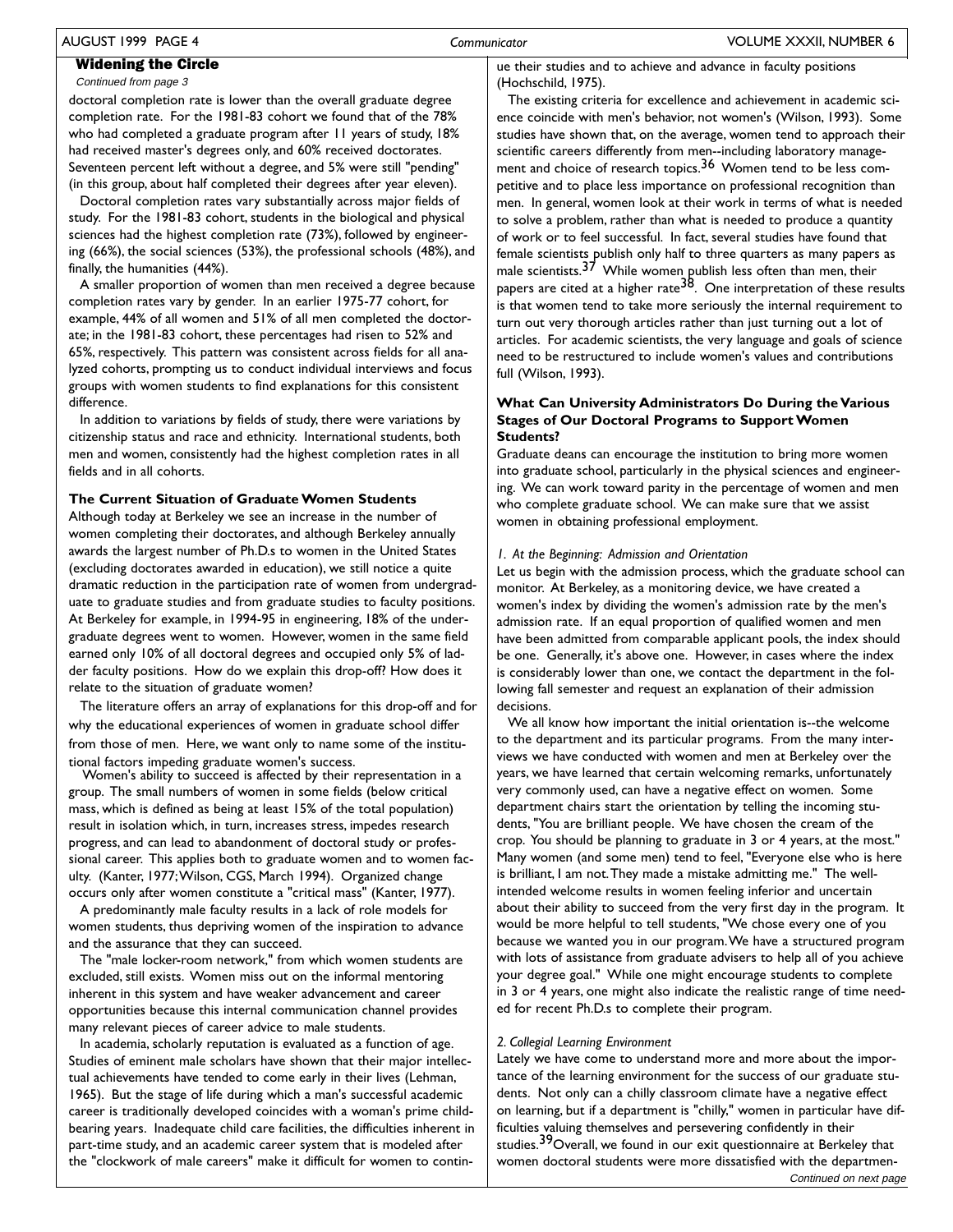Continued from page 4

tal advising and guidance than men were.

Many women tend to internalize the department's lack of attention and caring as personal failure, interpreting it to mean that they do not deserve to keep going, that they have done something wrong, or that they must not be good enough. As one woman student in biology said,

"I feel like I've been pretty successful in my graduate career here, by objective standards. I've done good work; I've gotten my papers published; I've gotten grants; I've gotten teaching awards; I've gotten awards for giving talks at meetings. And I feel like nobody would notice if I decided tomorrow not to finish my thesis. Nobody takes the time to notice. That is the sort of departmental culture that I think takes a pretty heavy toll on the women."

Most male doctoral students, conversely, are more confident of their place in the academic system and seem to adjust better to a department's climate of benign neglect. Their greater sense of entitlement and confidence propels many of them more smoothly through graduate school.

#### 3. Transparent Rules and Procedures

Because we know from our interviews that a good proportion of graduate women still feel less entitled to a graduate education and tend to internalize the lack of departmental attention, it is important that departments establish transparent procedures and systems of regular feedback. For example, public posting of selection criteria and hiring procedures for research assistant and teaching assistant positions reduces anxiety and the fear of academic incompetence among graduate women students. We found that where clear procedures and regular feedback exist, women advance more easily and experience greater academic confidence.

This is particularly true for the qualifying examination. Some 28% of our successful women doctoral candidates in the humanities reported that they experienced the qualifying exam as too stressful compared to 18% of the men.<sup>40</sup> The oral examinations in the humanities tend to be less structured than in other fields, and not knowing what to expect seems to be particularly stressful for women. At Berkeley, we provided graduate students in our humanities departments with examples of other departmental strategies for helping students prepare for and survive the examination, such as holding "mock orals" (a well-established practice in science departments) or offering question and answer workshops with faculty on "how to take your orals."

### 4. Countering Isolation and Fostering Integration

Several studies on doctoral education, including our own Berkeley studies, reveal that one of the most severe problems among graduate students, particularly graduate women students in the sciences, is isolation (Brainard, 1991; Nerad & Stewart, 1991; Etzkowitz et. al., 1992). Isolation generates negative consequences, such as depletion of selfconfidence and exclusion from access to informal sources of professional information. We and others find that isolation is a reason women frequently cite for leaving graduate school. In contrast, success in graduate school depends upon being integrated into one's intellectual community. All fields, but particularly the sciences, must provide ample opportunities for formal and informal contact and conversation.

Although there are more graduate women in natural science and engineering fields today, most commonly they become dispersed among an increasing number of specialties and research groups that have little interaction with one another. This dispersal continues to have the unintended effect of marginalizing women.

We need to impress upon our department chairs the importance of helping to create or sustain a student network, beginning with the students' first day of graduate school. Peer support systems, such as the "big sibling" programs used in some of Berkeley's graduate departments, or weekly women's breakfasts or dinners (Easing the way, 1992) can help build in support systems that integrate women immediately into the department and its culture. Acknowledging the importance of female role models for moral and professional support, we need to continue our affirmative action hiring efforts and consider establishing incentives for departments that hire more women faculty. Some people have even suggested that the NSF cut off grant funding to universities that do not have a minimum number of female faculty in science and engineering departments (Etzkowitz, 1994). When women students have the opportunity to interact with female peers and mentors who have experienced similar pressures, life-experiences, and responses, the tendency for self-blame, exclusion, and isolation is reduced.

We have learned, however, that providing the appropriate way to support women students requires sensitivity. We need to acknowledge the unique experiences of women, yet not belittle them by offering "special events," which may be interpreted as subtle hints that women need extra help. Our current approach is to support existing graduate women's groups while at the same time offering many community events and addressing issues of departmental climate, family, career, and child care resources as community life issues and not as women's issues.

### 5. Workshops on Sexual Harassment

Sexual harassment has received enormous media attention during recent years. Most campuses have a strong policy prohibiting sexual harassment and have established complaint resolution procedures. However, we have noticed that a significant number of students and faculty are confused about what behavior constitutes sexual harassment. Offering workshops that specifically identify sexually harassing behavior can ease the relationship between faculty and students and improve the departmental climate.

### 6. Improving Graduate Student Services

Comparing university structures and experiences, we have found that, on many campuses, student services emphasize service to undergraduate students. Student committees tend to forget that graduate students use services such as health care, counseling, family housing, child care, and the library often and for a longer period of time. Ample and easily available campus child care facilities may help to reduce time-todegree for all graduate student parents, but particularly for graduate women students with children. We need to make sure that the concerns of our married graduate students, and particularly of our women students with children, are represented in the appropriate campus administrative committees.

### 7. Relationship with the Dissertation Supervisor

Mentoring has been widely discussed lately.<sup>41</sup> Interestingly, in these discussions it is often assumed that in disciplines where students work in teams and in laboratories and where students are research assistants to their main adviser, mentoring takes place much more successfully than it does in less formally structured disciplines, such as the humanities. This assumption is questionable. In our doctoral exit survey students are asked, "As you look back over your doctoral studies, how satisfied have you been with the professional relationship with your dissertation supervisor?" Less than 14% of the women in all fields were dissatisfied with their dissertation supervisors. However, in the physical sciences, 21% of the women were dissatisfied with their dissertation supervisors. In the humanities and social sciences only 12% and 13% were dissatisfied.

The doctoral survey also contains a control question: "If you were to start your graduate program again, would you select: (a) The same university? (b) The same field of specialization? (c) The same dissertation chair?" In response, an even larger proportion of both men and women in the sciences indicated dissatisfaction with their dissertation chairs. Thirty-seven percent of all women in the sciences answered that they would change dissertation supervisors (26% of the men would do so). Interestingly, in the humanities only 13% and 14% of women and men, respectively, would choose another dissertation supervisor.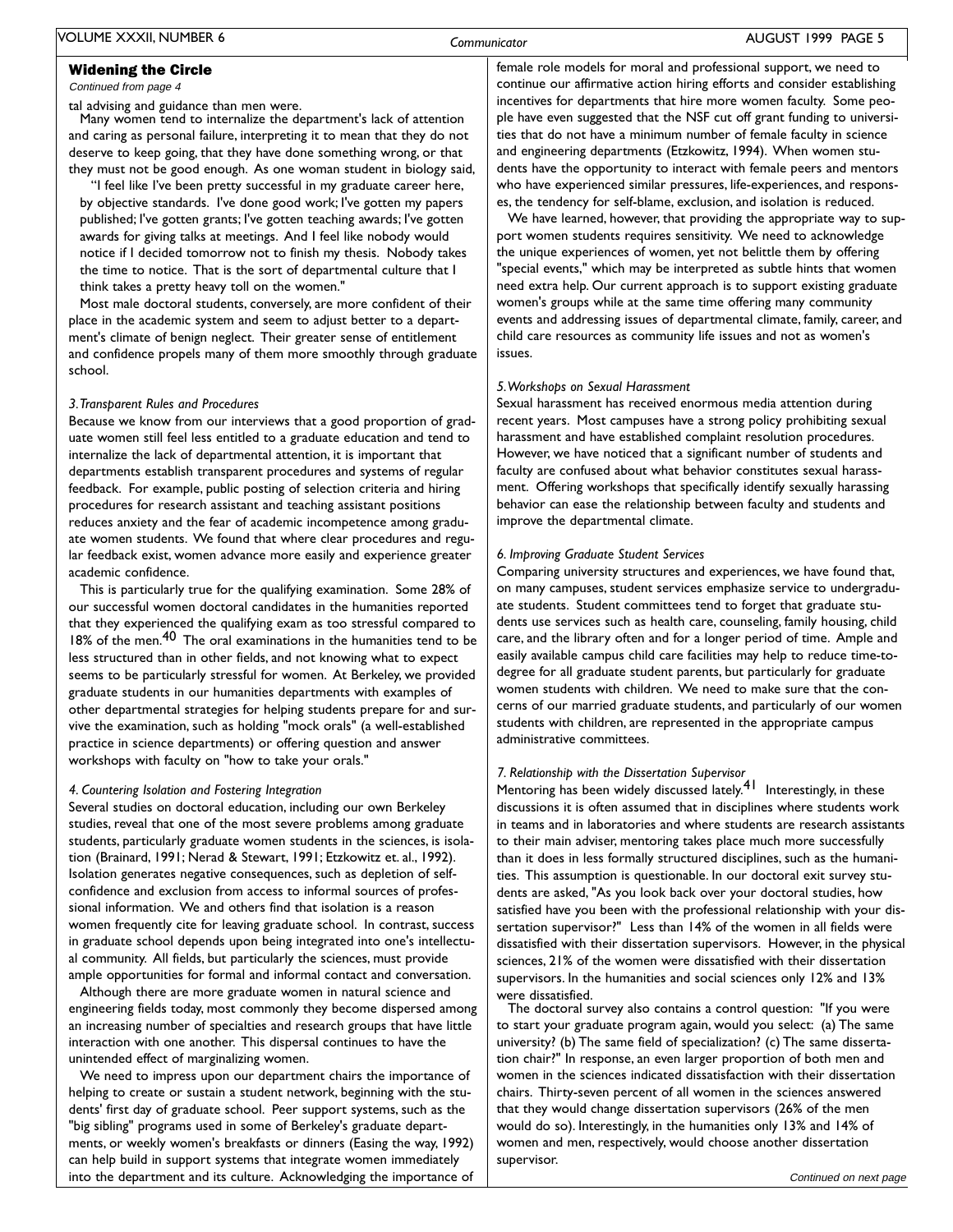Continued from page 5

In addition, we have met with women students in the various science departments and interviewed women students who left without completing their doctoral programs, presenting the general results of the exit questionnaire and soliciting their explanations and ideas for improving the supervisor/student relationship. Here are some of our findings.

The lack of consistent feedback and positive encouragement from the supervisor seemed to affect women and men students differently. Women students stated repeatedly, "It is demoralizing that a lot of academic business is conducted in [such] a way that we are supposed to be happy with the absence of negative feedback." We found that where regular feedback and encouragement was lacking, women students began doubting their intellectual capabilities. Men students, in contrast, responded to the lack of feedback with disappointment, but remained sure of their intellectual capabilities. In this respect, the experience of women today recalls that of women graduate students in 1905.

Further, in environments traditionally dominated by men, a work ethos has evolved in which admitting doubts about one's own progress and seeking support is considered inappropriate. Women students tend more often to voice self-doubts than men students do, however. not all male faculty understand the cultural origins of these doubts; nor have they developed the interpersonal skills appropriate to communicate effectively with women students in such situations.

### 8. The Job Search

Our faculty supervisors and graduate advisers need to be reminded that it is their duty to meet with their students to discuss the student's career prospects. (Graduate adviser's handbook, 1996-1998) From our exit questionnaire we learned that in all fields, except the humanities, a smaller proportion of women than men is satisfied with faculty effort to assist them in finding professional employment.

We have a responsibility to encourage our campus career planning and placement centers to offer workshops on the academic job search, including workshops on writing a c.v. and letters of application, preparing for the on-campus interview, and interviewing at national conferences.

Top university administrators, particularly graduate deans, must also recognize the new situation with regard to postdoctoral positions. With the tightened employment market, academic job seekers in the sciences are prolonging the period of postdoctoral employment, often accepting two or even three different postdoctoral appointments at different locations before settling into a more permanent position. Since women's participation in the life sciences and physical sciences has more than doubled during the last 20 years, the number of women seeking postdoctoral appointments has consequently increased as well. Given that a larger percentage of our women doctorates have professional spouses than our men doctoral recipients, we are concerned that these women are less able to move two or three times in a period of 4 or 5 years. We know that it is not easy for either a man or a woman to combine family and career, but is this newly emerging postdoctoral employment pattern one more factor contributing to the women's decreased participation rate as they move from fresh Ph.D. toward faculty status?

Finally, we need to prepare our married student couples to devise strategies for coping with the challenge of finding two professional positions in the same location (The graduate, 1991).

### Conclusion

In 1905 the women Ph.D.s said that they were at a disadvantage having little intellectual contact with their faculty outside the lecture hall. They spoke about the fact that they didn't elicit the "academic type of enthusiasm" men did, and had to demonstrate superior attainments in order to be appreciated. In the mid 1990s, women still encounter a "chilly" academic climate. Although many of the negative attitudes and

gross obstacles to achievement articulated in the 1905 discussion may have been eliminated, women still endure an academic climate that is often less than supportive and sometimes subtly discriminatory.

We have widened the circle, increasing the number of doctorates awarded to women in all fields, but we still have a long way to go to enlarge the expectations, further reject the stereotypes, and overcome the culturally ingrained practices that inadvertently exclude women from full participation and success in graduate school and professional careers. Top university administrators can play a central role in leading their institutions toward appropriate support of women graduate students at the various stages of the doctoral program, so that true parity of intellectual opportunity will be realized.

### **NOTES**

<sup>1</sup>This article is based on an AGS presidential lecture delivered by Joseph Cerny, September 23, 1994, in Minnesota.

<sup>2</sup>We want to thank Debra Sands Miller and Jean Six for their excellent editorial support.

### <sup>3</sup>The Association of American Universities Journal of Proceedings and Addresses of the Sixth Annual Conference

<sup>4</sup>This large number of graduate women in Berkeley and Stanford can be explained to a significant degree by the state requirement for a fifth year of university study to become a high school teacher. Statistics on how many women completed the doctoral degree are hard to come by, but we assume, because of the high school teacher 1-year requirement, that the percentage who successfully completed their doctorates was much lower than the total percentage of graduate women.

<sup>5</sup>Membership of the Association of American Universities in 1905: University of California, Berkeley; Catholic University of America; The University of Chicago; Clark University; Columbia University; Cornell University; Harvard University; The Johns Hopkins University; The Leland Stanford Junior University; University of Michigan; University of Pennsylvania; Princeton University; University of Virginia; University of Wisconsin; and Yale University.

- $6$ Small, 35.
- $7$ Small, 36.
- $8$ Small, 36.

 $10$ Small, 36.

<sup>11</sup>He did point to a danger not threatened by the presence of women alone: "It is the danger of surrendering the graduate purpose of training for investigation to the ambition for numbers."

 $12$ Small, 12.

- $13$ Small, 41.
- $14$ Small, 41.
- $15$ Small, 41.
- $16$ Small 41
- 17<sub>Small</sub>, 41-42.
- $18$ <sub>Small</sub> 42.
- $19$ Small, 42.
- $20$ <sub>Small</sub> 42.

 $21$  Small, 42.

22 His experience consisted of working with one or two women per year for 15 years.

 $23$ Small, 43.

<sup>24</sup>Madame Curie received her first Nobel Prize for Physics in 1903. She shared this award with Henri Becquerel and Pierre Curie. In 1911 she alone received the Nobel Prize for Chemistry. Her husband Pierre Curie died in 1906.

 $9$ Small, 36.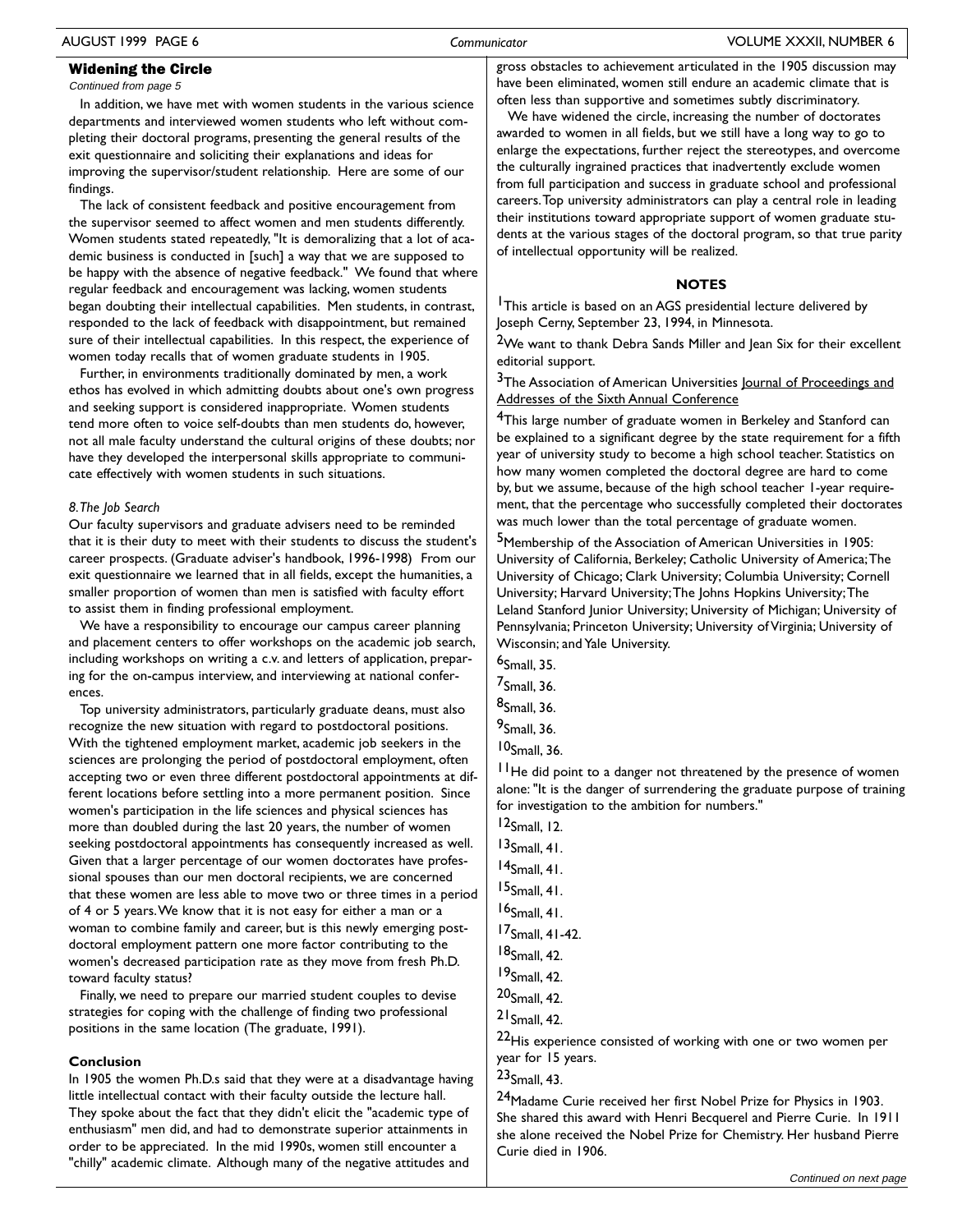| <b>VOLUME XXXII, NUMBER 6</b>                                                                                                            | Communicator | AUGUST 1999 PAGE 7                                                                                                                        |
|------------------------------------------------------------------------------------------------------------------------------------------|--------------|-------------------------------------------------------------------------------------------------------------------------------------------|
| <b>Widening the Circle</b><br>Continued from page 6                                                                                      |              | Kanter, R. Men and women of the corporation. (1977). New York: Basic<br>Books.                                                            |
| 25 <sub>Small</sub> , 44.                                                                                                                |              | Keller, E. F. Reflections on gender and science. (1985). New Haven and                                                                    |
| 26 <sub>Small</sub> , 45.                                                                                                                |              | London: Yale University Press.                                                                                                            |
| <sup>27</sup> Maresi Nerad. (1999). Women's place: the academic kitchen. Albany:<br>State University of New York Press.                  |              | Lehman, H. (1965). The production of masterworks prior to age thirty.<br>The Gerontologist, 5, 24-29.                                     |
| $28$ Small, 46.<br><sup>29</sup> Discussion on paper, "Coinstruction in Graduate Schools." in the                                        |              |                                                                                                                                           |
| Association of American Universities Journal of Proceeding and<br>Addresses of the Sixth Annual Conference, 46-51                        |              | National Research Council. (1996). Summary report 1995: Doctorate<br>recipients from United States universities. Washington, DC: National |
| 30 National Research Council. Summary Report 1995, 73.                                                                                   |              | Academy Press.                                                                                                                            |
| 3 <sup>1</sup> The only field where women outnumbered men.                                                                               |              | Nerad, M. (1991, November). Using time, money, and human resources                                                                        |
| 32National data on ethnicity and race of doctoral recipients were only                                                                   |              | efficiently and effectively in the case of women graduate students.                                                                       |
| available beginning in 1976 from the National Research Council's                                                                         |              | Paper prepared for the Conference Proceedings of National Research                                                                        |
| Survey of Earned Doctorates.                                                                                                             |              | Council Conference on Science and Engineering Programs: On Target                                                                         |
| $33$ Women and men spend 7.2 median registered years to receive a                                                                        |              | for Women? Irvine, CA.                                                                                                                    |
| doctoral degree (women 7.3 and men 7.0 years).<br><sup>34</sup> Questionnaire of the "Survey of Earned Doctorates," question num-        |              | Nerad, M., and Stewart, C. L. (1991, May). Assessing doctoral student                                                                     |
| ber eleven, administered by the National Research Council in                                                                             |              | experience: Gender and departmental culture. Paper presented at the                                                                       |
| Washington, D.C.                                                                                                                         |              | 31st Annual Conference of the Association for Institutional Research.                                                                     |
| <sup>35</sup> These 1992 figures are the latest that are available.                                                                      |              | San Francisco.                                                                                                                            |
| 36 Marcia Barinaga. (1993) "Is There a Female Style in Science?" 390                                                                     |              | Nerad, M., and Cerny, J. (1991) From facts to action: Expanding the edu-                                                                  |
| 37 <sub>Ibid.,</sub> 386.                                                                                                                |              | cational role of the Graduate Division. Council of Graduate Schools                                                                       |
| 38 <sub>Ibid., 390.</sub><br>39 See Maresi Nerad. (1992). Using Time, Money, and Human Resources                                         |              | Communicator, 24. Reported in Baird, L. L., (Ed.) (1993). Increasing                                                                      |
| Efficiently and Effectively in the Case of Women Graduate Students.                                                                      |              | graduate student retention and Ddegree attainment. San Francisco:                                                                         |
| <sup>40</sup> Results from our University of California at Berkeley Doctoral                                                             |              | Jossey-Bass.                                                                                                                              |
| Students' Exit Survey.                                                                                                                   |              | Small, A. (1905). Coinstruction in graduate schools. Journal of                                                                           |
| <sup>41</sup> See Maresi Nerad. (1996) Mentoring auf den zweiten Blick--einige                                                           |              | Proceedings and Addresses of the Sixth Annual Conference. Baltimore:                                                                      |
| provokative Thesen. in: Vorausdenkem, Querdenken, Nachdenken                                                                             |              | The Association of American Universities.                                                                                                 |
| (Thinking Ahead, Thinking Against the Stream, Reflecting). In Sigrid<br>Metz-Gockel and Angelica Wetterer, (Eds.) Frankfurt, Germany:    |              | Tannen, D. (1990). You just don't understand: Women and men in con-                                                                       |
| Campus, 1996; and (1995) "University of California, Berkeley: Beyond                                                                     |              | versation. New York: Ballantine.                                                                                                          |
| Traditional Roles of Mentoring,"in N. A Gaffney (Ed.). Conversation                                                                      |              |                                                                                                                                           |
| About Mentoring: Trends and Models. Council of Graduate Schools,                                                                         |              | Wilson, L. S. (1994). Reform, renewal, and resilience: Educating our aspi-                                                                |
| Washington, D.C., 18-27.                                                                                                                 |              | rations and changing our ways." Council of Graduate Schools<br>Communicator, 27, 1, 2, 8, 11, 12.                                         |
| <b>REFERENCES</b>                                                                                                                        |              |                                                                                                                                           |
| Barinaga, M. (1993). Is there a female style in science? Science, 260,                                                                   |              | Wilson, L. S. (1993). Tacit discrimination and overt harrassment: The toll                                                                |
| 384-391.                                                                                                                                 |              | on women, minorities, and the nation. In D. C. Fort (Ed.), A hand up:<br>Women mentoring women in science. Association for Women in       |
| Barinaga, M. (1993) Feminists find gender everywhere in science."                                                                        |              | Science, Washington, D.C.                                                                                                                 |
| Science, 260, 392-393.                                                                                                                   |              |                                                                                                                                           |
|                                                                                                                                          |              | Women in Engineering Conference at Berkeley Proceedings. (1993,                                                                           |
| Brainard, S. (1991, November). Mentoring programs: Using a generic                                                                       |              | November). Procedings of a conference co-sponsored by the College<br>of Engineering, EECS Department "Excellence and Diversity Students   |
| intervention strategy. Paper presented at the National Research<br>Council Conference on Science and Engineering Programs: On Target     |              | Programs", AuWICSEE, WICSE, and Society of Women Engineers.                                                                               |
| for Women? Irvine, CA.                                                                                                                   |              | Regents: University of California at Berkeley.                                                                                            |
|                                                                                                                                          |              | About the authors                                                                                                                         |
| Cole, J. R. and Zuckerman, H. (1987). Marriage and motherhood and<br>research performance in science. Scientific American, 256, 119-125. |              | Maresi Nerad and Joseph Cerny are with The Graduate Division of the                                                                       |
|                                                                                                                                          |              | University of California, Berkeley                                                                                                        |
| Easing the way for graduate students. (1992). The Graduate Division,                                                                     |              |                                                                                                                                           |
| University of California, Berkeley.                                                                                                      |              |                                                                                                                                           |
| Etzkowitz, H., et al. (1992). Athena unbound: Barriers to women in aca-                                                                  |              | Acknowledgement                                                                                                                           |
| demic science and engineering." Science and Public Policy, 19, 157-179.                                                                  |              | Communicator is grateful to Campus-Verlag of Frankfurt, Germany, for per-                                                                 |
|                                                                                                                                          |              | mission to print this article, a similar version of which appeared in Uber                                                                |
| Etzkowitz, H. (1994). Barriers to women in academic science and engi-                                                                    |              | Grenzen: Neue Wege in Wissenschaft und Politik, a Beitrage fur Evelies                                                                    |
| neering. In W. Pearson and A. Gechter (Eds.), Human resources in<br>Science. Baltimore: Johns Hopkins University Press.                  |              | Mayer, published in 1998. -Ed.                                                                                                            |
|                                                                                                                                          |              |                                                                                                                                           |
| Graduate adviser's handbook, 1996-98. (1996) The Graduate Division,                                                                      |              |                                                                                                                                           |
| University of California, Berkeley.                                                                                                      |              |                                                                                                                                           |
| Graduate life: Couples and careers. (1991). The Graduate. 7. The                                                                         |              |                                                                                                                                           |
| Graduate Division, University of California, Berkeley.                                                                                   |              |                                                                                                                                           |
|                                                                                                                                          |              |                                                                                                                                           |
| Hochschild, A. R. (1975). Inside the clockwork of male careers. In F.<br>Howe (Ed.), Women and the power to change. New York: McGraw     |              |                                                                                                                                           |

Hill.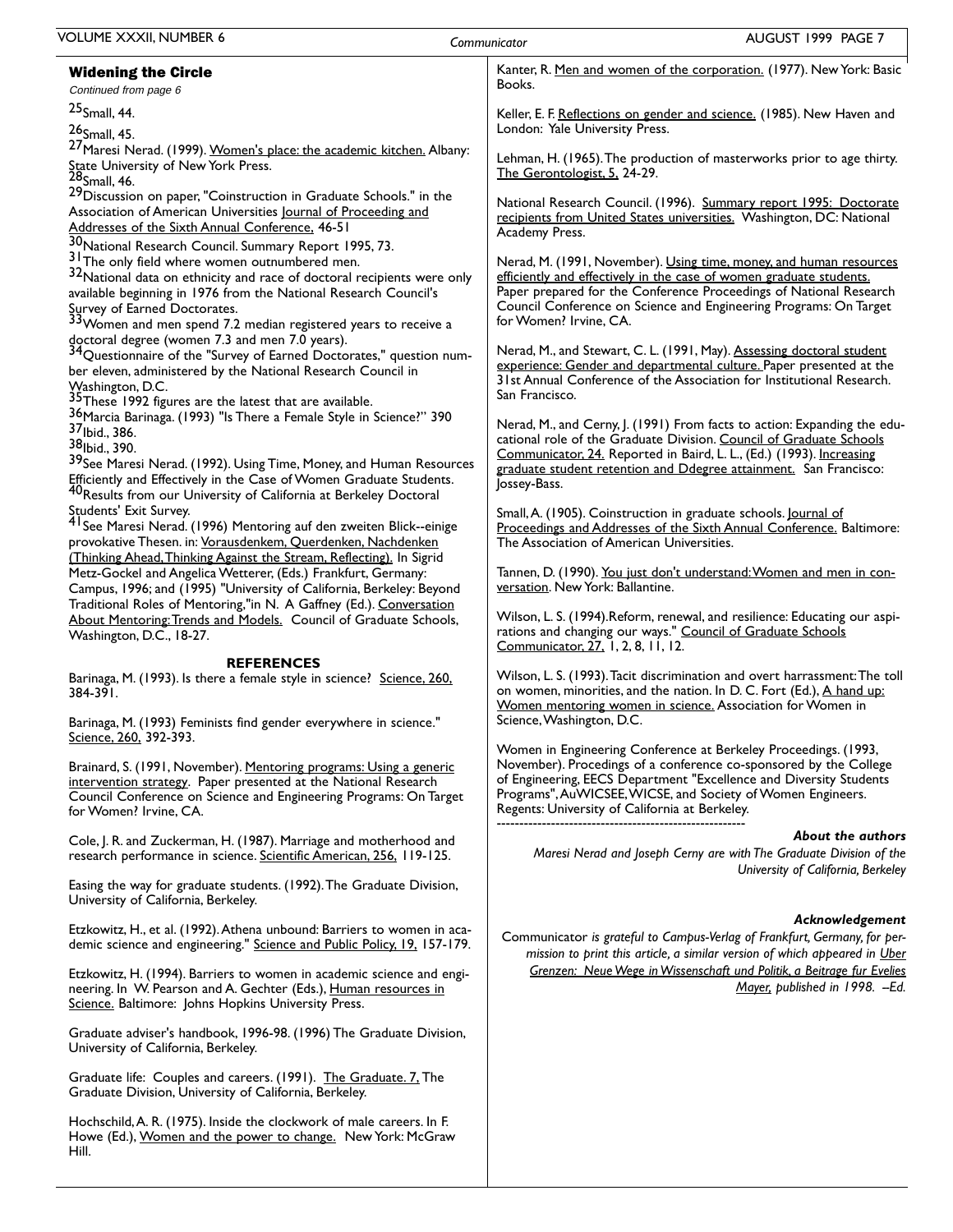# **Data Sources**

## Forty Percent of the System: The Contribution of DMOS **Institutions to Diversity in Science and Engineering Graduate Education**

by Peter D. Syverson Vice President for Research and **Information Services** 

--Reprinted by permission from Making Strides, Volume 1, Number 2, a publication of the American Association for the Advancement of Science, July 1999. See information about this new newsletter on page 15.

### **Introduction**

In the world of U.S. higher education, considerable attention is paid to the major research universities classified in the Carnegie system as Research I and Research II. These 125 research-intensive institutions enroll more than one half million graduate students, grant 79% of all doctoral degrees and 83% of doctoral degrees in science and engineering. Faculty at research-intensive institutions are at the top of the academic food chain, and a tenure-track position at a Carnegie research institution is the ultimate goal of many Ph.D. students.

Studies of these institutions form the basis for much of what we know about graduate education. For instance, the AAAS study Losing Ground focused on 93 major research universities. The Bowen and Rudenstine study In Pursuit of the Ph.D. built its findings on the experiences of doctoral students at just 10 research institutions. And the Ten Years Later study of the careers of Ph.D. recipients is using 61 research-intensive universities as the basis for its sample.

However, there are many other institutions



in the graduate-education system. These institutions also have an important role to play in preparing-and employing-the next generation of scientists and engineers. In fact, there are more than 800 institutions in 7 other Carnegie categories that are involved in the graduate education enterprise. These include the Carnegie Doctorate-Granting and Master's (Comprehensive) institutions and universities with special missions classified as "Other Specialized." In addition, there are a number of colleges classified as Baccalaureate I and II that offer graduate programs.

DMOS (Doctorate, Master's, and Other Specialized) institutions enroll 56% of all graduate students and annually grant more than 230,000 master's degrees and 9,000 doctoral degrees. Moreover, they are the employers of many doctorate recipients from all levels of institutions, including those from researchintensive campuses. Estimates are that most doctorate recipients from Research I institutions find faculty positions in non-Research I institutions. According to the American Mathematical Society, more than one half of all new Ph.D.s in mathematics find faculty jobs in nonresearch intensive institutions.

DMOS are also a highly diverse group of institutions, ranging from doctoral institutions to small regionals to medical schools. In addition, this group includes most of the Historically Black and Hispanic Serving institutions with graduate programs.

This article will examine the contribution of the DMOS institutions to graduate education in science and engineering, focusing on ethnic

groups underrepresented in science and engineering-American Indian, African American, and Hispanic. Data will be drawn primarily from the CGS/GRE Survey of Graduate Enrollment, a survey of the 685 institutions that are either members of the Council of Graduate Schools or one of its regional affiliates. The survey population includes all 125 researchintensive institutions and 560 of the DMOS institutions

**National Context** The nation's universities

are in the midst of a sea change in graduate enrollment. The late 1980s and early 1990s were years of steady growth throughout graduate education, with annual growth rates of 2% and increasing enrollments across the disciplines. In the mid 1990s graduate enrollment plateaued, with growth in some fields and decline in others. In 1995, an extremely attractive job market for bachelor's-degree recipients spurred the beginning of a decrease in graduate enrollment, which continued through 1997 (see Figure 1). According to the National Science Foundation (NSF), science and engineering graduate enrollment peaked in 1993 and had declined by 6% by 1997. Enrollment decreases have been especially pronounced in mathematics, engineering, and the physical sciences.

At the same time, enrollment of women and minority-group members remained steady or increased. In science and engineering, the number of women, African Americans, Hispanics, and Native Americans enrolled in graduate science and engineering programs increased through 1997. Asian enrollment in science peaked in 1994 and has declined slightly since then.

Graduate enrollment at DMOS institutions has followed a different path, reaching a plateau in the last few years but not beginning the decrease seen in the national data. Like the national trends, science and engineering enrollment at DMOS institutions peaked in 1994 and decreased by 5% from 1994 to 1997.

### **Science and Engineering Graduate Students at DMOS Institutions**

With these national trends in mind, we turn to the contribution of DMOS institutions to graduate enrollment and diversity in science and engineering. As shown in Table 1, Research I and II institutions enroll 44% of all graduate students and 59% in science and engineering. Doctoral institutions contribute about one fifth of graduate enrollment, and the Master's-granting institutions account for 31% of the total population of graduate students and 17% of science and engineering students. Specialized institutions, consisting primarily of freestanding medical, health sciences, and engineering schools, contribute another 7%. In total, DMOS institutions enroll 56% of graduate students in all fields (see Table 1). These institutions also enroll 41% in science and engineering (see Figure 2).

Continued on page 9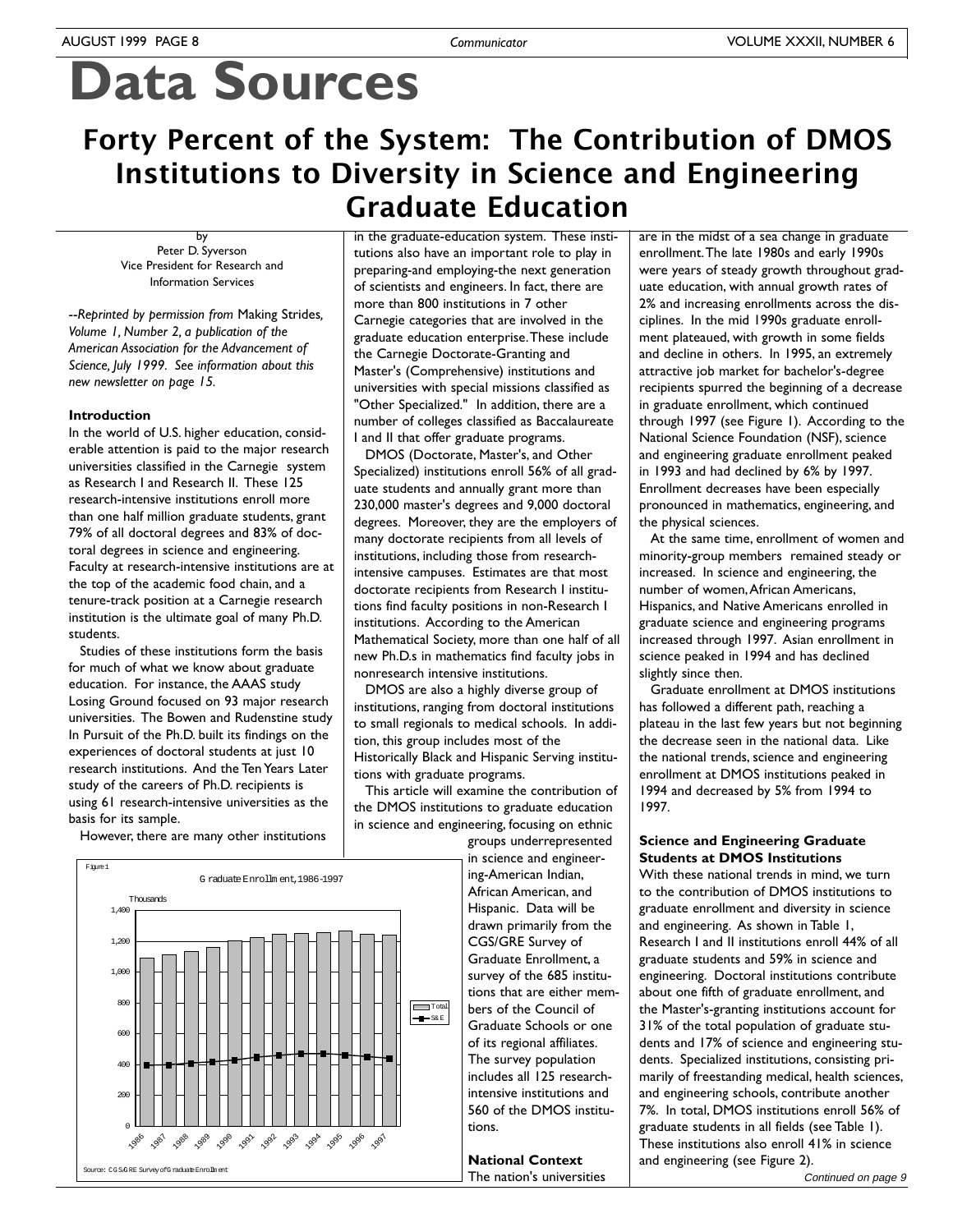### Continued from page 8

Well beyond enrolling 41% of science graduate students, DMOS institutions enroll a disproportionate fraction of women and minority gradate students. According to Table 2, DMOS institutions enroll 47% of women pursuing graduate degrees in science and engineering. For underrepresented minority groups thepercentages are considerably higher. While accounting for 41% of science and engineering graduate enrollment, DMOS institutions enroll 47% of American Indian and 57% of African American and Hispanic gradu-



Communicator

While minority enrollment in all fields grew substantially over the 11-year period, several fields stood out as areas of particularly rapid growth. African American enrollment in engineering grew at a 14% annual rate, Hispanic enrollment in health science fields increased by 12% per year and health and social sciences increased by 11% per year for Asian Americans.

Moreover, the rapid increase in enrollment has resulted in increases in the% share that minority groups are of total DMOS science



### ate students

One reason for this is the presence of Historically Black and Hispanic Serving institutions and regional systems such as the California State and CUNY systems that serve minority communities. There are 24 Historically Black institutions participating in the CGS/GRE survey and 19 in the DMOS category offer graduate programs in science and engineering. These 19 institutions account for 36% of African American science and engineering graduate enrollment at DMOS institutions

In contrast, 75% of international students enroll at Research I or Research II universities. This is not surprising, considering that international students at the graduate level tend to enroll in full-time doctoral programs in science and engineering.

### **Minority Enrollment Trends at DMOS Institutions**

Displayed in Table 3 are data on changes in science and engineering enrollment at DMOS institutions over the 1986 to 1997 period. During those 11 years, graduate S&E enrollment for minority-group members increased markedly, rising by an average annual% change of between 6 and 8%. These large annual% changes resulted in more than a doubling of enrollment for African Americans, American Indians, and Hispanics, Asian American enrollment in S&E fields increased a total of 81% over the 1986 to 1997 period. In contrast,

and engineering graduate enrollment. In 1986. African American students accounted for 4% of all DMOS S&E enrollment; by 1997 they were 7% of the total. Similar increases were experienced by other minority groups, with the Hispanic share growing from 4 to 7%, the Asian share from 6 to 8% and the American

Indianpercentage rising as well.

Recent decreases in graduate enrollment have raised questions about whether enrollment for underrepresented groups will continue on its upward trajectory. The 1996 to 1997% change figures in Table 3 shed some light on that issue. As previously noted, graduate enrollment at DMOS institutions appears to have reached a plateau, but has yet to

Table 1

decline. The Enrollment Survey data indicates a more unsettled situation is underway, with some groups increasing and others decreasing. In the last year, African

|                    | Total       |         |             | Science and     |  |
|--------------------|-------------|---------|-------------|-----------------|--|
|                    | Enrolm ent. | Percent | Engineering | Percent         |  |
| Total              | 1,241,356   |         | 438.986     |                 |  |
| Research Tand TT   | 550.291     | 44%     | 260,202     | 59%             |  |
| Doctoral Tand TT   | 260,959     | 21%     | 86.547      | 20 <sup>8</sup> |  |
| M aster's Tand TT* | 379,476     | 31%     | 73,652      | 17%             |  |
| 0 ther Specialized | 50,630      | $4\%$   | 18,585      | $4\%$           |  |

G raduate enrollm ent by C arnegie C ategory, 1997

\* Includes 17 Baccalaureate I and II institutions offering graduate program s in science and engineering. Source: CGS/GRE Survey of Graduate Enrollment

American enrollment rose by 2% and Hispanic by 4%. In contrast, Asian and American Indian S&E enrollment both decreased by 5% from 1996 to 1997.

### **First-Year Enrollment at DMOS Institutions** While trends in total enrollment provide a measure of the direction of the entire pool of enrolled students, first-year enrollment may be used as an early indicator of future trends.

There has been much concern about minority student interest in graduate education in the post-Proposition 209/post-Hopwood era. For example, the Losing Ground report found decreases in first-year enrollment in some research-intensive institutions.

However, evidence from a sample of DMOS institutions responding to the CGS/GRE Survey of Graduate Enrollment survey indicates a different situation. While overall firstyear enrollment in S&E fields did decrease from 1996 to 1997, first-year enrollment for members of most minority groups rose modestly. Although there was no change in American Indian first-year enrollment, firstyear enrollment in S&E fields rose by 2% for Asians and African Americans and by 4% for the Hispanic group.

### **Summary and Discussion**

In Greek demos means "the people," and is the root for English words such as democracy and demographics. DMOS institutions reflect the populist meaning of the Greek word, for these institutions are clearly "of the people." They are a widely diverse group of universities including many Historically Black and Hispanic Serving institutions. They form the center of graduate education in the United States, serving as the local institution where many Americans go to pursue graduate degrees. Moreover, they make a substantial contribution to graduate education and research, enrolling the majority of graduate students in all fields and more than two fifths of students in science and engineering.

As well as being institutionally diverse, DMOS institutions enroll a disproportionate share of women and members of U.S. minority groups. While enrolling 41% of all students in science and engineering, they enroll 47% of

the women, 57% of the African American and Hispanic graduate students, and 47% of the American Indian students.

Data presented here indicate that S&E graduate enrollment of minority-group members at DMOS institutions has increased substantially over the past 11 years. Moreover, the share that minority students are of graduate enrollment has increased as well. There is evi-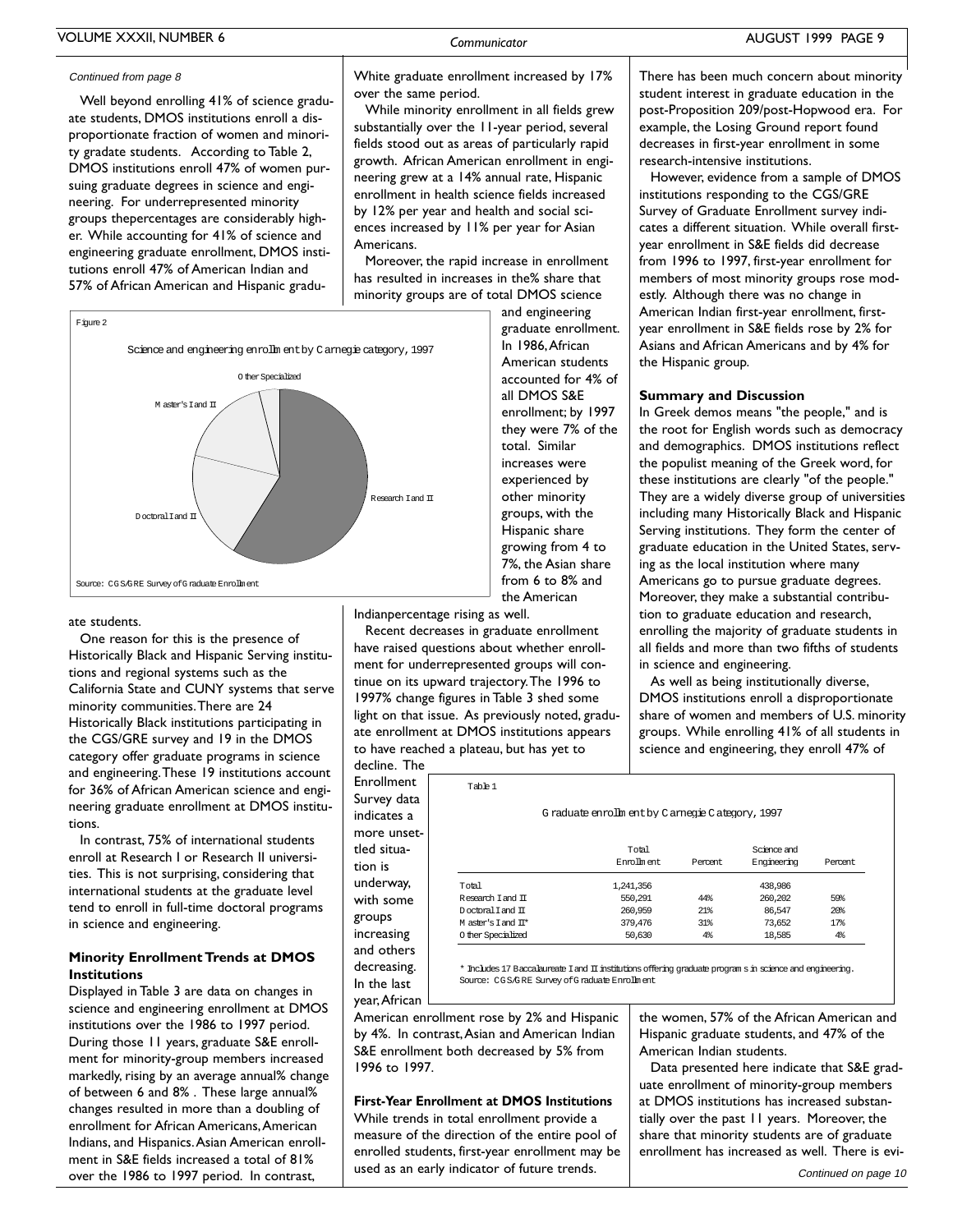### AUGUST 1999 PAGE 10

#### Continued from page 9

dence of a slow-down in that growth trend, however, as the current attractive job market siphons off potential graduate students. While it is difficult to predict where enrollment is heading, first-year enrollment trends at DMOS institutions indicate a slowdown in growth and a leveling-off in the future.

The contributions of DMOS institutions go well beyond the numbers of graduate students that they enroll. For many students-especially first-generation college graduates-a master's degree program at a DMOS institution is an opportunity to "try out" advanced study and research in science. It is at these regional institutions where students find that they are good at science, that they enjoy the challenge, and want to pursue it further.

This means that the master's degree in science and engineering at a DMOS institution can serve a quite different role than a master's degree at a major research institution. Rather than being a consolation prize in a doctoral program, the master's degree is a sound step along the road to a career in science or to the doctorate. The diverse graduate student population at DMOS institutions should be

Source: CGS/GRE Survey of Graduate Enrollment

Table 3

G raduate science and engineering enrollm ent in DM OS institutions, 1986-1997 (U.S.C. it izens and perm anent residents on ly)

|                            | 1997    | % Change<br>1996 to 1997 | A verage A mual<br>% Change<br>1986 to 1997 |
|----------------------------|---------|--------------------------|---------------------------------------------|
| A frican Am erican         |         |                          |                                             |
| Total                      | 11,247  | $2\%$                    | 8 <sup>8</sup>                              |
| <b>Biological Sciences</b> | 1,028   | $3\%$                    | 8 <sup>8</sup>                              |
| Engineering                | 1,000   | $-4%$                    | 14%                                         |
| <b>H</b> ealth Sciences    | 2.619   | $1\textdegree$           | $7\%$                                       |
| Physical Sciences          | 2,100   | $-3*$                    | $6\%$                                       |
| Social Sciences            | 4,500   | 5%                       | 9%                                          |
| Am erican Indian           |         |                          |                                             |
| Total                      | 896     | -5%                      | 7 <sup>8</sup>                              |
| <b>Biological Sciences</b> | 97      | $6\%$                    | 9%                                          |
| Engineering                | 91      | ஆ                        | 8 <sup>8</sup>                              |
| <b>H</b> ealth Sciences    | 244     | $-3\%$                   | $5\%$                                       |
| Physical Sciences          | 134     | $-23%$                   | $6\%$                                       |
| Social Sciences            | 330     | $-3\%$                   | 9%                                          |
| A sian                     |         |                          |                                             |
| Total                      | 10,535  | -5%                      | $6\%$                                       |
| <b>Biological Sciences</b> | 1,140   | ஆ                        | 10 <sup>8</sup>                             |
| Engineering                | 2,409   | $-118$                   | $2\%$                                       |
| <b>H</b> ealth Sciences    | 1,789   | $1\textdegree$           | 11%                                         |
| Physical Sciences          | 3,801   | $-2\%$                   | $6\%$                                       |
| Social Sciences            | 1,396   | $-4%$                    | 11%                                         |
| H ispanic/Latino           |         |                          |                                             |
| Total                      | 8,459   | $4\%$                    | 8%                                          |
| <b>Biological Sciences</b> | 956     | 5%                       | 6%                                          |
| Engineering                | 1.204   | $4\%$                    | 10 <sup>8</sup>                             |
| <b>H</b> ealth Sciences    | 1,468   | 9%                       | 12%                                         |
| Physical Sciences          | 1,373   | $2\%$                    | $5\%$                                       |
| Social Sciences            | 3,458   | 3%                       | 9%                                          |
| W hite                     |         |                          |                                             |
| Total                      | 105,308 | $-4\%$                   | $2\%$                                       |
| <b>Biological Sciences</b> | 11,419  | $-4\%$                   | $2\%$                                       |
| Engineering                | 11,623  | $-8\%$                   | $-1\%$                                      |
| <b>H</b> ealth Sciences    | 32,314  | $0\%$                    | $5\%$                                       |
| Physical Sciences          | 18,745  | $-4%$                    | $-1\%$                                      |
| Social Sciences            | 31,207  | $-5\%$                   | $2\frac{6}{5}$                              |

Communicator

Table 2

S& E, enrollm ent share of research-intensive and DM 0.8, institutions, 1997

|                                          | Research-Intensive | DM OS |
|------------------------------------------|--------------------|-------|
| Total Enrolm ent.                        | 59%                | 41%   |
| Men                                      | 65%                | 35%   |
| W om en                                  | 53%                | 47%   |
| U.S.C. it izens and Perm anent Residents | 55%                | 45%   |
| A frican American*                       | 43%                | 57%   |
| Am erican Todian                         | 53%                | 47%   |
| A sian                                   | 58%                | 42%   |
| H ispanic/Latino                         | 43%                | 57%   |
| W hite                                   | 57%                | 43%   |
| Non-U.S. tem porary residents            | 75%                | 25%   |

\* The DM OS category includes 19 H istorically B lack institutions that are responsible for 36% of A frican American S& E graduate enrollin ent in this category. Source: CGS/GRE Survey of Graduate Enrollment

considered fertile ground for corporate hiring and for research universities seeking to recruit high-quality students for doctoral programs.

Notes<br>
DMOS institutions are Doctoral, Master's, and Other Specialized institutions as classified in the Carnegie Classification system. For purposes of this analysis, the category also includes Baccalaureate institutions that have

graduate programs in science and engineering<br>fields.<br>The Carnegie Classification includes all col-

leges and universities in the U.S. that are degree-granting and accredited by an agency recognized by the U.S. Secretary of Education. For detailed definitions of Carnegie categories, please visit <http://www.carnegiefoun-

Berkeley. The Co-Principal Investigators of this study are Drs. Maresi Nerad and Joseph

Cerny.<br>4 Data on minorities refer to U.S. citizen and<br>1 Jack minority graduate stu-

dents only.<br>Plt is important to note that these percentage change figures are based on small starting enrollment figures, so that a 5% increase may represent an increase of less than 500 students. Nevertheless, the strength and direction of the upward trend is important to recognize.

#### **References**

Bowen, William G. and Neil L. Rudenstine. 1992. In Pursuit of the Ph.D. Princeton, NJ: Princeton University Press.

The Carnegie Foundation for the Advancement of Teaching. 1994.A Classification of Institutions of Higher Education. Princeton, NJ: The Carnegie Foundation for the Advancement of Science.

Davis, Paul W., James W. Maxwell, and Kinda M. Remick. 1998. 1997 AMS-IMS-MAA Annual Survey (Second Report). Notices of<br>the AMS, 45-9: 1158-1165. October.

Malcom, Shirley M., Virginia V. Han Horne, Catherine D. Gaddy, and Yolanda S. George. 1998. Losing Ground: Science and Engineering Graduate Education of Black and Hispanic Americans. Washington, DC: American Association for the Advancement of Science.

Olson, Kristen, 1998. Total Science and Engineering Graduate Enrollment Falls for Fourth Consecutive Year. National Science Foundation, Division of Science Resources Studies: Data Brief, December.

Syverson, Peter D. and Stephen R. Welch. 1997. Graduate Enrollment and Degrees: 1986 to 1996. Washington, DC: Council of Graduate Schools.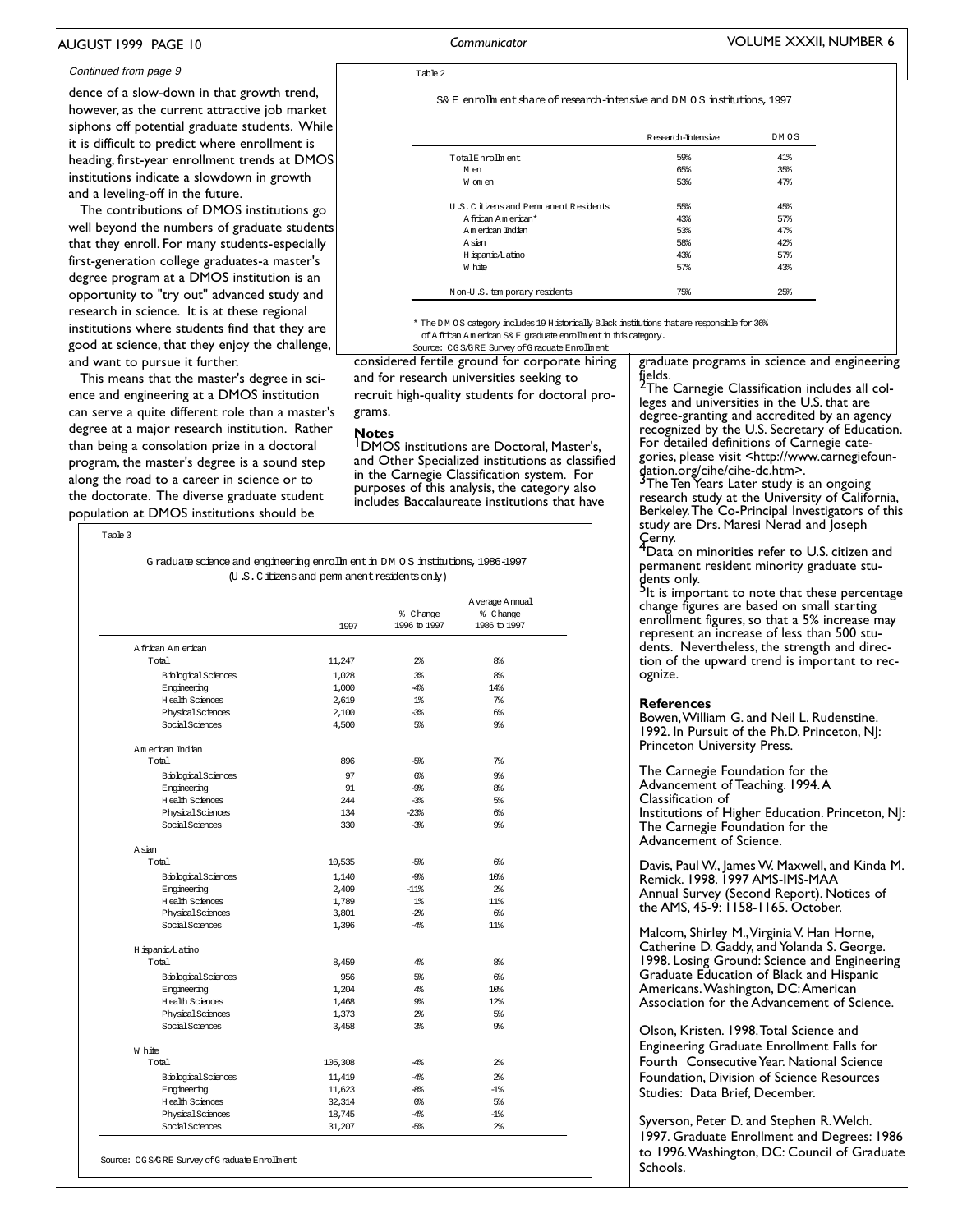Communicator

# The Emerging PFF Curriculum

### by Allyson Polsky, PFF Doctoral Intern, and Ric Weibl, PFF Program Manager

Since 1994, the Preparing Future Faculty program (PFF) has provided graduate students with mentoring and faculty support, professional development resources, and exposure to contemporary and emerging issues in higher education. Taking full advantage of inter-institutional partnerships among research, comprehensive, liberal arts, and community college institutions, PFF doctoral students engage in a myriad of guided experiences in preparation for roles and responsibilities as future faculty.

Graduate deans have been following these developments, but only now is it possible to discuss the actual content of PFF curricula. Although the curricula vary from place to place, several commonalties are becoming apparent.

The PFF curriculum is offered in formal, credit-bearing courses, some of which are offered by a single department for its students and others, offered to students from different departments by the graduate school or faculty development center. Some content is taught through workshops or noncredit seminars. Still other learning comes from structured relationships with faculty mentors and continuing conversations about teaching, disciplinary, institutional, and other matters. And just like any other kind of education, much learning comes from discussion with graduate student peers, both within the department and in other departments.

An analysis of the content of credit-bearing courses, workshops, and seminar series reveals five general emphases. Topics typically addressed in PFF courses, seminars, and workshops include:

\*Career options at institutions with different educational missions (i.e., large research university, small liberal arts college, and community college to assist in determining personal and institutional fit);

❖ Faculty roles and responsibilities (i.e., teaching, research, and service expectations at various institutions, introduction to academic structure and governance, integrating professional responsibilities);

❖ Trends and issues in higher education (i.e., working with diverse student populations, distance learning, use of multimedia and new instructional technologies, forging and sustaining institutional/community collaboration);

\*Preparation of the professional development portfolio and negotiating the job market (i.e., job search strategies, preparation of dossier, interview and campus visit preparation skills, salary and benefit negotiation skills, institutional support); and

❖ Continuing professional development (i.e., developing professional communication and group dynamics skills, goal setting).

For example, Arizona State University's "GRD 791 Preparing Future

Member News

Joyce E. Jentoft is now vice provost and dean of graduate studies at Case Western Reserve University

Melody K. Baker is associate dean, Research and Graduate Studies at Kent State University Marjorie Gordon, assistant dean at the University of Georgia has retired from the graduate school.

David S. Cohen is now dean of the Pace University School of Law, replacing Richard Ottinger.

William B. Harris replaces Katherine Bruce as associate dean of the Graduate School at University of North Carolina at Wilmington

Faculty" provides doctoral students with a general overview and contextual knowledge of the professoriate. General observations of professional life at various types of institutions, career options and paths in higher education, faculty roles and responsibilities at different institutions, academic structure and governance and trends in higher education are explored through lecture, panel discussion, question and answer sessions, and personal reflection.

Similarly, "GRDSCH 630: Teaching and Learning in Higher Education," offered at the University of Washington, is a discussion of issues and topics related to developing as a teacher in higher education settings. Class sessions revolve around the development of a teaching portfolio, tools and resources for teaching (both interdisciplinary and disciplinespecific), and current issues and questions faced by people who teach at colleges and universities.

Courses like University of Minnesota's "GRAD 8200: Professional Communication Skills" are designed to provide doctoral students with communication skills and techniques as well as information for professionals seeking careers in higher education and other professional areas. Topics include giving professional presentations, small group dynamics, dealing with status differences affecting leadership, and interpersonal interaction (e.g., job interview skills, student advising, and conflict resolution).

Discipline-specific courses such as, "THEO 390 Teaching Theology at the College Level," offered at Marquette University, explore effective means of teaching religious knowledge in the liberal arts setting and address teaching models and learning styles, design of lesson plans, syllabi, conducting student discussions, and testing methods.

"Each PFF colloquium examined important issues related to the development of a professional teaching career in the 1990s.... Such diversity of topics helped uncover the varied aspects of professional responsibility: the teaching, research, and service functions required of all faculty members at any given institution." --1997-1998 Northwestern University PFF Participant, Department of Performance Studies

PFF courses are enriched by hands-on experiences in multiple institutional settings. Faculty members from partner institutions are involved in many of these courses, and often they are taught on the campuses of partner institutions. These factors affect the ways that discussions of the professional are framed. For example, it is one thing to consider issues of teaching chemistry at the University of Minnesota, and quite a different matter at Metropolitan State University, an upper division campus focused on working adults, and still different at Macalester College, a national liberal arts college, or at Minneapolis Community College. The point is that the different missions of the institutions, the different student bodies, and the role of faculty significantly modify how one thinks of professional issues and faculty-institution relationships. Faculty from partner institutions also mentor doctoral students, making a real difference in the professional growth of their younger colleagues.

For more information about PFF programs, or courses offered at specific institutions, visit the PFF Web site at<http://www.preparing-faculty.org> or contact PFF at:< pff@aacu.nw.dc.us>.

### **Position Notice** Director of the Office of **Graduate Admissions**

The University of Georgia Graduate School invites applications for the position of Director of the Office of Graduate Admissions. This office is charged with duties pertaining to all phases of application and admission of students to all graduate programs offered by the University. To apply, send cover letter and resume that includes the names, addresses, and telephone numbers for three references to: Graduate School c/o Director of Graduate Admissions Search The University of Georgia 514 Boyd Graduate Studies Research Center Athens, GA 30602-7401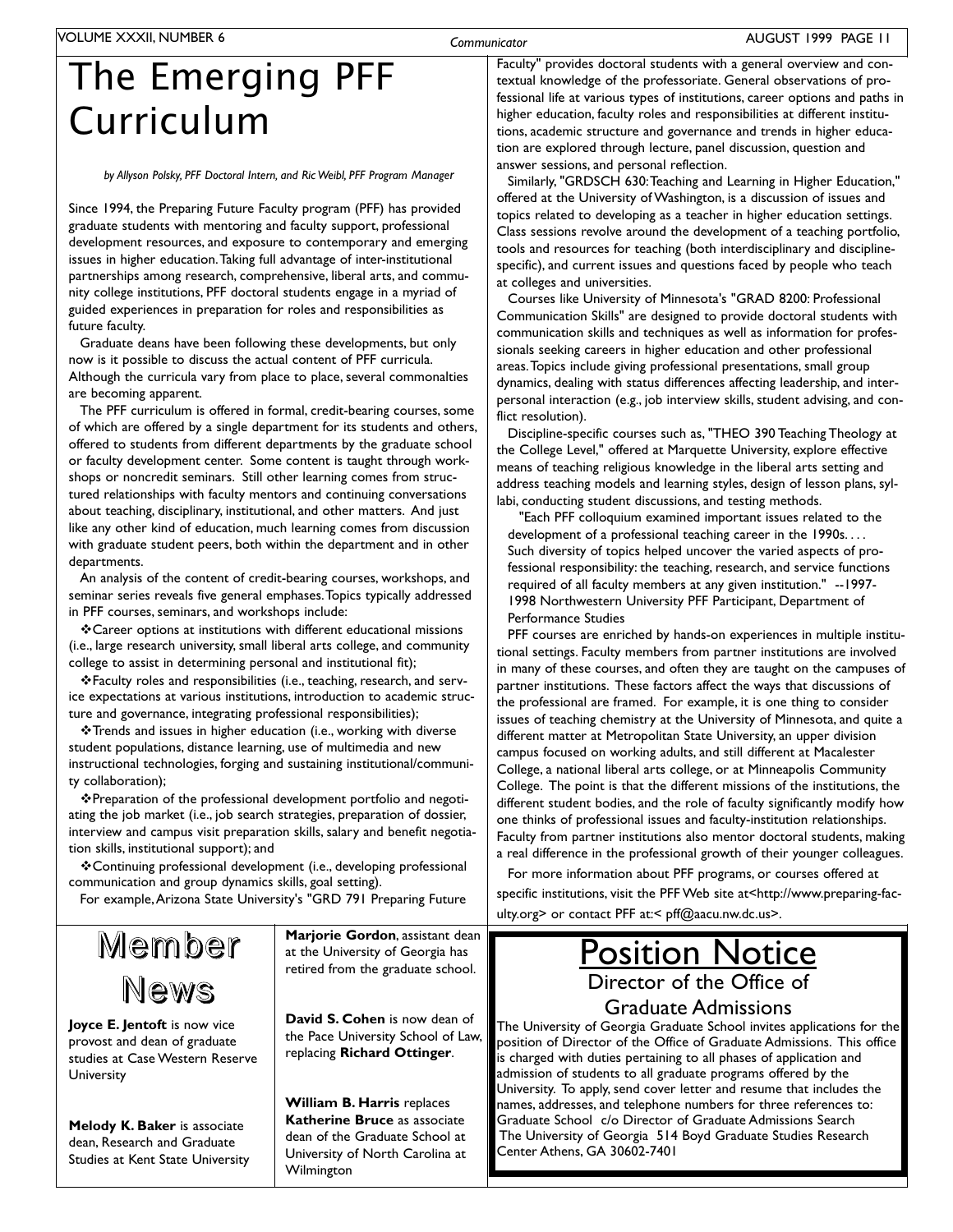### **Latest CGS Enrollment Report Now Available**

Graduate Enrollment and Degrees: 1986-1997, CGS' latest statistical report detailing graduate enrollment trends and single-year figures among more than 630 Master's and Ph.D.-Granting institutions nationwide, has just been published. The report is available in PDF format on the CGS web site. Go to <http://www.cgsnet.org/vcr/ged97.pdf>. For a hard copy, please call the CGS office at (202) 223-3791.

# **NIH Notes**

The August 10 edition of the NIH Record, the biweekly newsletter for employees of NIH, reports that NIH has shelved plans to establish a degree-granting graduate school. The Record is available on the web at <http://www.nih.gov/news/NIH-Record/archives.htm>.

The NIH has added a superb new video presentation to its web site that gives an overview of the NIH's creation, development, and current operations. The video is a production of the NIH Office of Communication and Public Liaison and the NIH Visitors Center. The video is available in a variety of formats based on the speed of your web connection. It is available at

<http://www.nih.gov/welcome/video/>. In other NIH web developments, the National Library of Medicine, <http://www.nlm.nih.gov/>, and the National Institute on Deafness and Other Communication Disorders. <http://www.nih.gov/nidcd/>, recently launched redesigned web sites.

# **Position Notice**

**PRESIDENT COUNCIL OF GRADUATE SCHOOLS** WASHINGTON, D.C.



Nominations and applications are being sought for the position of President of the Council of Graduate Schools (CGS). The President serves as full-time chief executive officer of the Council, whose 435 member institutions confer 99 percent of the doctoral degrees and nearly 80 percent of the master's degrees annually in the United States. The President reports to the Board of Directors, serves as an ex officio member of the board, and is responsible for the organization's fiscal and administrative affairs. S/He represents CGS among the other higher education associations and at national and international meetings; is principal spokesperson for CGS with appropriate federal, state, and private organizations; and recommends to the Board of Directors for its approval policies for the general direction and operation of CGS.

### Qualifications

The candidate should have demonstrated successful experience as a graduate dean and as a visionary leader with knowledge of all aspects of graduate education, including the role of research. The Board expects the successful candidate will lead the organization in enhancing project funding, broadening partnerships, and expanding the public relations capacity of CGS.

### **Details**

The appointment is to be effective July 1, 2000, although in special circumstances this date may be flexible. Salary terms will be competitive. Applications will be accepted until the position is

filled. However, for full consideration, nominations or letters expressing interest in the position should be received by October 1,1999. Letters of interest with curriculum vitae or nominations should be submitted to:

CGS Presidential Search Committee Leonard K. Peters, Chair Vice Provost, Research and Dean, Graduate School Research and Graduate Studies 301 Burruss Hall Virginia Polytechnic Institute and State University Blacksburg, VA 24061-0244 Phone: (540) 231-6077

CGS is committed to an inclusive graduate community and to diversity in its staff. CGS is an affirmative action/equal opportunity employer.

# **FELLOWSHIPS**

The James Madison Memorial Fellowship Foundation, a federally endowed program designed to strengthen instruction about the Constitution in the nation's schools, awards fellowships for graduate study of the framing and history of the US Constitution to outstanding inservice secondary school teachers of American history, American government, and social studies in grades 7-12 and to outstanding college seniors and college graduates who intend to become secondary school teachers of the same subjects. At least one fellowship is awarded annually through nationwide competition to a

recipient in each state, the District of Columbia, the Commonwealth of Puerto Rico, and taken together, the other territories.

Fellows are required to teach American history, American government, or social studies in secondary schools for not less than one year for each full year of study for which assistance was received under a fellowship. Candidates apply directly. Teachers must have taught or be teaching full time to qualify for a fellowship. Fellowships carry a maximum stipend of \$24,000 over the period of study (up to 2 years full time for prospective teachers,

up to 5 years part time for in-service teachers) to cover the costs of tuition, fees, books, room, and board. Fellows must enroll in graduate programs leading to a master's degree in history, political science, or education at accredited universities of their choice. Participation in an accredited four-week summer institute on the principles, framing, ratification, and implementation of the Constitution and Bill of Rights is required of all Fellows normally during the summer following their first year of study under fellowships.

The deadline for applications for the 2000 competition is March 1, 2000. For additional information contact James Madison Fellowship Program, PO Box 4030, Iowa City, Iowa 52243-4030 Phone: I-800-525-6928 Fax: (319) 337-1204 Internet e-mail: Recogprog@.act.org URL: http://www.jamesmadison.com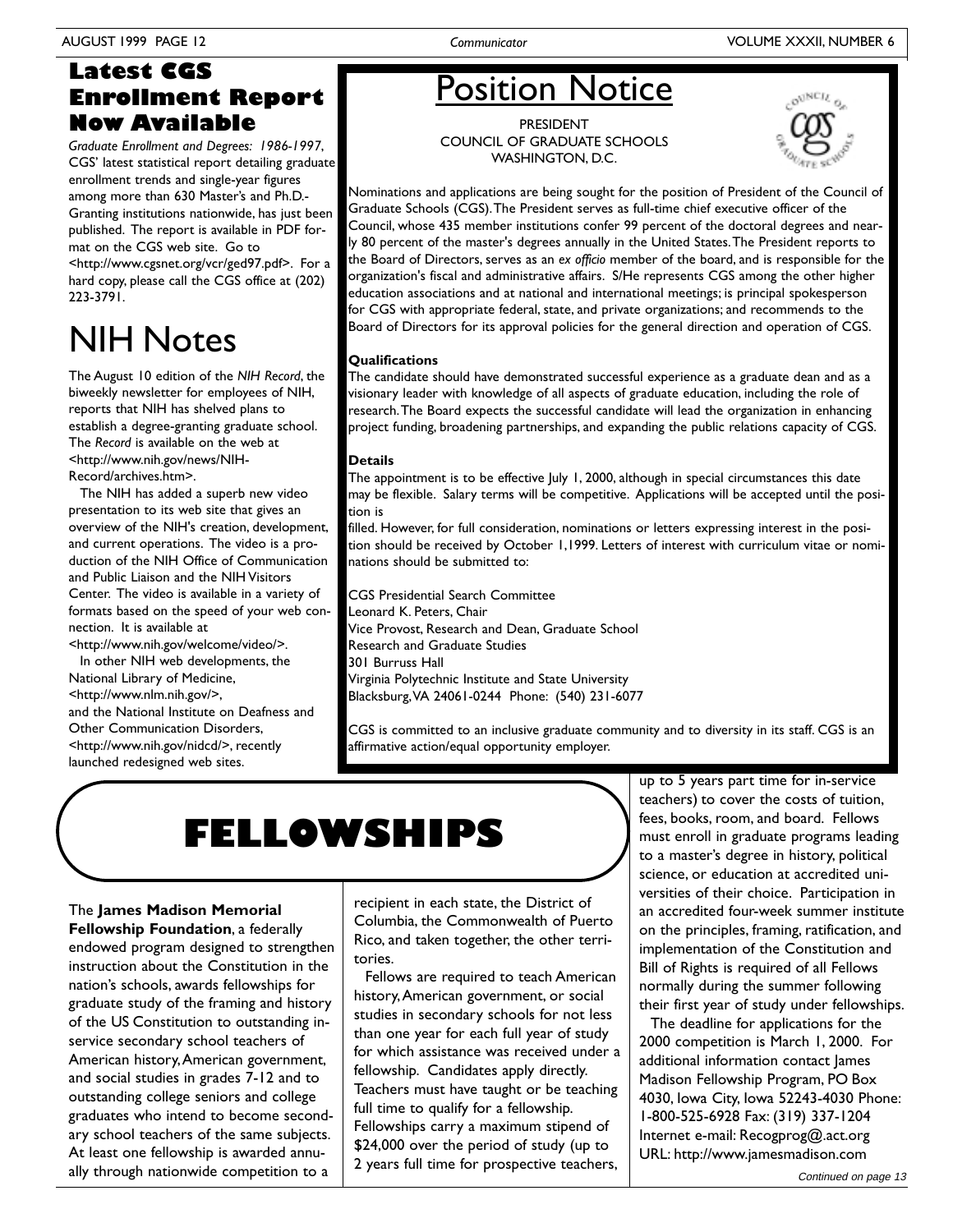# **SURFING THE WEB AT CGS**

Greg Beyerlein, Assistant to the Director

As many readers know, CGS is on the web at <http://www.cgsnet.org>. We have provided a great deal of information related to our various departments, and we have also linked our site to all of our member institutions, affiliates, and organizations with similar interests.

However, what many of you may not know is that our site is being redesigned. The original site will still be accessible until the new site is online. The unveiling date is slated for sometime in early fall. We have partnered with an out-of-house Internet Service Provider (ISP) ResultsDirect.com. The new design will create a unified, professional, yet friendly site for all to use.

Although we are radically redesigning our site, all of your favorite pages will still be accessible. In fact, they will become more accessible and user friendly. We are implementing navigational tools so that the "surfer" will be able to go from one page to another without getting lost in cyberspace.

In addition, we are also working on transfering many of our current online publications such as Communicator from HTML script to PDF format. This will greatly reduce the size of the individual pages, no more scrolling down line after line, and enable "surfers" to download the file to read and re-read at their leisure. This reduces the time that one has to stay online, which is of concern for colleagues logging-on from home or long distance. An additional benefit of transfering the documents from HTML script to PDF format is that everyone is guaranteed to receive the exact same image; regardless of operating system (Windows 3.x, 95, NT, Unix, Mac.) To read PDF formatted files, you will need to have Adobe Acrobat Reader installed on your computer. This program can be downloaded for free at <http://www.adobe.com/prodindex/acrobat/readstep.html>.

### **Links --**

On our "Of Interest to Students" page, please find the following new link to the National Black Graduate Student Association, Inc. <http://www.nbgsa.org>.

Some of our member institutions have asked CGS to add links to their individual programs. Although we cannot accommodate online, I will gladly provide this information in Communicator. Contact me at <gbeyerlein@cgs.nche.edu>.

### **FELLOWSHIPS**

Continued from page 12

Postdoctoral fellowships for U.S. scientists or engineers to undertake research at British universities or research institutes are available under the Marshall Sherfield Fellowship Program. These fellowships are available for up to one year starting during the academic year 2000-2001 and are administered by the Marshall Aid Commemoration Commission in conjunction with the Marshall Scholarship Program. Fellowships will cover: a laboratory fee or research support grant; arrival allowance, grants for books, equipment, research/local travel and the cost of written work/report preparation; living and housing allowances; return USA-UK airfare; and allowance for accompanying spouse and children.

Awardees are expected to engage in a meaningful collaboration with a university or institute group of their choice whose research is complementary to their area of expertise. Preference will be given to candidates who combine high academic ability with an outgoing personality and good communication skills. Fellows will be expected to play an active part in the life of their chosen British university or research institute.

To qualify, candidates should:

36 be citizens of, and normally resident in, the USA: and

36 hold a doctorate in a science or an engi-

neering subject by the time they take up their Fellowship.

More information on the Fellowships and on application procedures and forms is available from <www.acu.ac.uk/marshall/sherfield.html>.

The closing date for applications is October 12, 1999. Short-listed candidates will be interviewed at the British Embassy, Washington, DC, in early December. Awards will be announced shortly thereafter.

The Judicial Fellows Commission invites application for the 200-2001 Judical Fellows Program. The Program, established in 1973 and patterned after the White House and Congressional Fellowships, seeks outstanding indivduals from a variety of disciplinary backgrounds who are interested in the administration of justice and who show promise of making a contribution to the judiciary. Up to four Fellows will be chosen to spend a calendar year, beginning in late August or early September 2000, in Washington, DC, at the Supreme Court, the Federal Judicial Center, the Administrative Office of the Unted States Courts, or the United States Sentencing Commission. Candidates must be familiar with the federal judical system, have at least one postgraduate degree and 2 or more years of successful professional experience. Fellowship stipends are based on salaries for comparable government work and on

individual salary histories but will not exceed the GS 15, step 3 level, presently \$83,762.

Information is available upon request from Vanessa M. Yarnall, administrative director, Judicial Fellows Program, Supreme Court of the United States, Room 5, Washington, DC 20543. Phone: (202) 479-3415. The application deadline is November 5, 1999.

### **Nebraska Stipend Study Available:**

The University of Nebraska has just released the 1997-98 edition of the National Survey of Graduate Assistant Stipends, Graduate Fellowships, and Postdoctoral Fellowships. The report contains stipend data from over 3,700 departments at 110 universities across the country. The report is the most comprehensive source for peer data on graduate TA and RA stipends. Copies of the report are available from the Office of the Dean of Graduate Studies at the University of Nebraska, phone (402) 472-0878, e-mail ccorts | @unl.edu. In addition, the survey data file is available in **ASCII** delimited format.

I'm Going to Graduate On Time No Matter How Long It Takes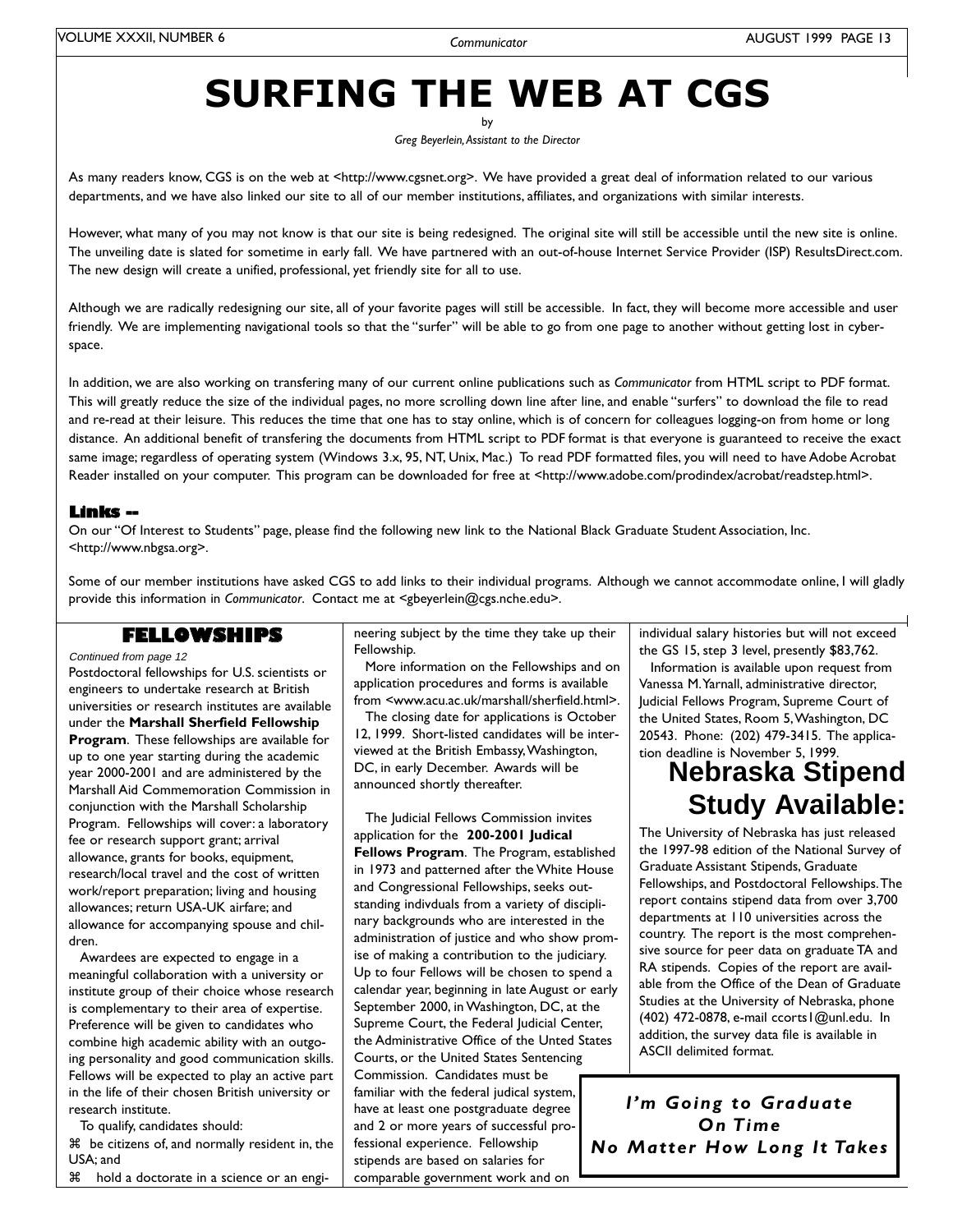# Legislative Update

by Thomas J. Linney, Jr. Vice President and Director of Government and **Association Relations** 

### **August Recess Here Tax Bills and Appropriations Remain for Fall Resolution Inconsistencies Abound.** ■Compromise Not Yet Visible.

August heat, a drought, and continuing difficulties over priorities make the summer of 1999 a simmering patch of heated disagreement among House, Senate, and White House leadership groups. As the Potomac's flow decreases, editorial cartoons suggested turning off the air conditioning and keeping everyone inside until compromise is reached. Except for minor power failures, this strategy has not yet been employed. As Congress leaves Washington for the traditional August recess, it appears that most major decisions will be put off until September. It also appears as if a large Continuing Resolution, with elements of tax legislation and additional emergency spending will move toward passage as Congress returns. Can this be accomplished before the beginning of FY2000 on October 1? CGS and the nation will not know until September 30 gets closer. Pundits suggest three possible outcomes: a grand compromise, a government shutdown, or a modest muddle-through adjustment in spending caps for FY 2000, with real fireworks reserved for next year since the 2000 election is pending.

### **Appropriations Move, Then Stall**

Major action in July has been concerned with appropriation and taxes. Committees and subcommittees have approached mark-up only to cancel or reschedule several times. The existing spending caps give the appropriations subcommittees little room to move (support for caps continues as announced by both the White House and the Congress in the budget resolutions adopted by House and Senate). Those subcommittees that have met to mark up have either cut major programs below current levels, added proposed emergency spending (not subject to spending caps), "borrowed budget authority" from subcommittees and bills not yet marked up (most notably the Labor-HHS-ED bill) or cancelled mark-up sessions in the hope that a continuing resolution will provide more favorable treatment.

Appropriations have never been easy, but this year brings a new level of frustration to what in the best of years is a difficult process. Nearly everyone expects the caps to be readjusted in some future compromise, but when,

where, and by whom is still elusive. Each side has advocates that lack a working majority on most issues, and thus continue to grind upon caps, revenues, and emergencies as incomplete elements of a future compromise. Of late, several members have noted that doing nothing actually would lower the federal deficit, and thus might be a useful outcome. However, the spending caps are even lower for FY2000, which will make the task more difficult the longer Congress waits to make adjustments. The White House has indicated support for a limited tax cut and has proposed retiring some percentage of the national debt, thus lowering interest costs, one of the largest elements in any annual year appropriation.

### A Tax Bill Passes, Veto Promised

Tax committees have moved a large tax bill in both the House and Senate. As the summer recess began House-Senate Conference is being completed, aided by similar totals in both House and Senate versions at \$792 billion. The White House has promised a veto, although it indicated an interest in some of the provisions at a level closer to \$300 billion over some fixed number of years. At present all tax bills as passed assume continuation of current spending caps, for 10 years, which yields room for very large tax reductions, and some space for funding other federal priorities, usually expressed as saving social security or Medicare, a well established briar patch for the unwary. Leaving spending caps in place will also require increasingly large cuts in both domestic and defense spending, which few serious students of the federal government expect to happen. As the recess begins, the Congress is left with a kind of musical chairs in process, the music playing, but with multiple chairs about to disappear. The tax bill as passed cannot be carried out without large reductions in federal spending. Appropriations cannot move forward without large reductions in federal spending or increases in spending levels allowed, which will reduce the projected surplus and thus some and perhaps all of the projected tax reductions. Several appropriations committees have already added new "emergency provisions" to several spending bills for the FY 2000 Census, farm relief, veterans health care, and more Balkans relief, among other items, all without addressing cuts below current year spending in NSF, NASA, and NIH. Multiple Solomons may be needed to work out this compromise. Multiple members and their leadership are looking hard for solutions. Keep in mind that all this difficulty for FY 2000 follows \$15 billion in "emergency" spending that was added to FY 1999 spending levels. An estimated \$30 billion will

be needed to stay roughly at the levels being called for by all appropriations subcommittees. The projected non-Social Security surplus for FY2000 is around \$14 billion. Future growth in federal spending must also be allowed for if any or all of the potential fixes for Social Security and Medicare are put into place. This set of problems may assume mythic proportions before the fiscal year ends. As the August recess began some leadership members indicated that using all surplus funds before final appropriations bills were completed was a deliberate strategy to force the White House to close down the government or use funds designated for Social Security and Medicare. It remains to be seen how successful this strategy may be, but it argues for further confrontation when Congress returns from recess.

### Is a Compromise Possible?

Compromise is still possible, but all sides will have to lower the level of rhetoric and expectation, and since all those strategies may have the elections of next year as target, it might not get done. September should bring some further steps toward resolution, or short term extensions of FY99 spending levels until more detailed compromises emerge. If the tax bill is passed and then vetoed, as current expectations suggest, September decisions will become more difficult as the FY2000 budget resolution allowed for one tax bill and one vote on tax provisions, that could in addition include procedural changes. As positions get more rigid, it will be more difficult to get a 60vote majority in the Senate and a working majority in the House to move the spending caps and change budget and tax rules as adopted in previous years. Any postponement in final votes on the tax bill could indicate that serious negiations have begun. A veto, however, will be a clear signal that many more days and weeks of hard bargaining are still ahead.

### **Issues Ahead**

The following issues have potential impact on campus:

**FOIA-AII0 Proposed Regulations** The Office of Management and Budget (OMB) has published further revisions to the proposed new regulations on access to data funded by the federal government through the Freedom of Information Act (FOIA). (Federal Register 8/11/99 Vol. 64, Number 154, pages 43786-43791) At the time of printing, the Federal Register database was being reindexed and the following web site for these new regs was inaccessible:

<http://www.access.gpo.gov/su\_docs/fedreg/a9 90811c.html >. By the time readers get Continued on page 15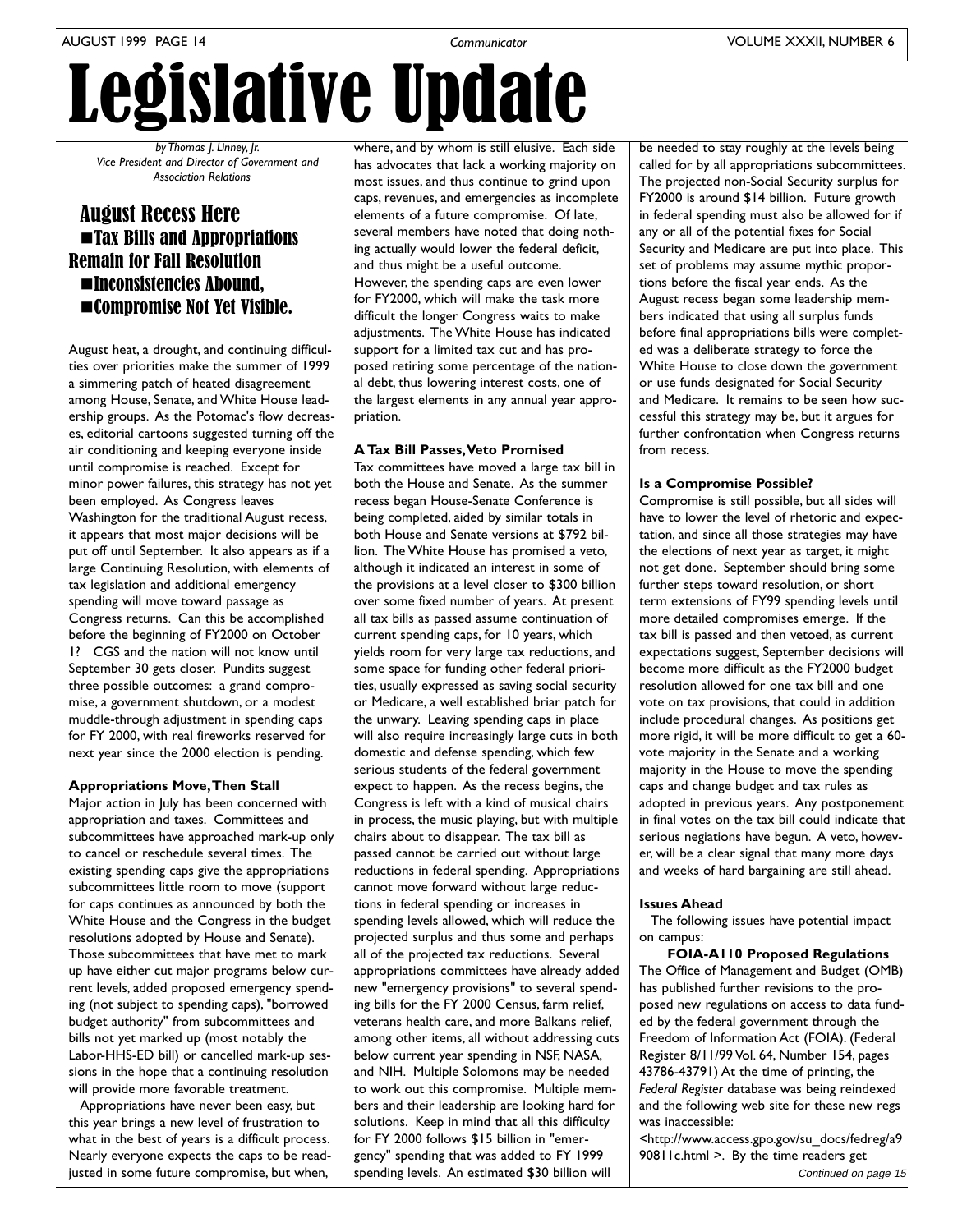### Legislative Update

Continued from page 14

Communicator, the location might be working. A quick reading suggests that many of the concerns expressed over the past 6 months have been addressed, for example, on patient records and unpublished data. A new 30-day comment period will expire on September 10, 1999. Opponents view this issue as regulatory reform and are well organized. Universities and colleges have been advised to generate many comments to make clear the importance of these issues on campus. Research used for the development of federal regulations is the main target of these proposals. Business and industry groups desire more access, especially to challenge regulations that will affect current products or services. The new proposal sets some economic thresholds to the regulations, designed to fence off small scale research, but these recommendations may not prevail, and campuses should be prepared to implement the regulations as originally published. The larger sponsored research portfolio a campus maintains the more potential impact these new regulations may have. This may be the last opportunity to effect revisions to these regulations, which will almost certainly go into effect and have an impact on every campus.

### **Congressional Contacts Needed**

Appropriations will most likely be late this year, and that may delay scheduled competitions for federal fellowships and research grants. Current projections would mean

# **Upcoming Meetings and Calls**

### The Institute for Emerging Women **Leaders in Higher Education**

Sponsored by the NAWE: Advancing Women in Higher Education November 6-10, 1999, and June 24-28, 2000 The Inn & Conference Center College Park, MD Phone: (202) 659-9330 Fax: (202) 457-0946 URL: http://www.nawe.org Deadlines: September 13 and May 1

### **Balancing the Belmont: Human Subjects and Future Research**

Sponsored by the Office for Protection from Research Risks, National Institutes of Health and the Food and Drug Administration September 15-17, 1999 Ypsilanti marriott Hotel Ypsilanti, Michigan Registration Contact: April Adams, Wayne State University, (313) 577-5601

Communicator reductions in the size of most federal research

accounts and student aid programs. Contacts

with the Congress should be encouraged to

sustain support for existing programs and to

develop support for program increases, such

reduced in recent years. Contact with the

White House is also encouraged as whatever

levels are to emerge from the process of final

bargaining on spending levels for FY 2000 will

likely be influenced by the expressions of sup-

perhaps another 6 weeks. Congressional con-

tacts are most important over this time peri-

The tax bill has a number provisions favorable

extension of the Student Loan Interest deduc-

Education Assistance, are all in the final bill as

Conference ends, although once again gradu-

ate courses are excluded from section 127 in

also allow limited rollovers from IRAs to char-

a 2-year extension. New provisions would

thought to be a new area for future gifts to

institutions. The recently enacted Education

IRA is also to be expanded, with possible addi-

tional eligibility for K-12 education. Some or

packaged assembled for this year, if compro-

good idea of their priorities, and communicate

them in the next few weeks as the dealmaking

OPRR Darlene Marie Ross at (301) 435-5648

Future workshop information available from

13th Annual International Conference

Sponsored by the NAWE: Advancing Women

Submission Deadline: September 30, 1999

dcf@piglet.jcc.uky.edu or Lynn M. Gangone,

Contact Diane Calhoun-French, Ph.D. at

on Women in Higher Education

or <dr20a@nih.gov>.

**Call for Papers** 

in Higher Education

Hotel Inter-Continental

New Orleans, Louisiana

Ed.D., at Igangone@nawe.org

URL: http://www.nawe.org

January 8-11, 2000

all of these provisions may end up in a tax

mise is reached. Campuses should have a

itable institutions after age 70, which is

to higher education. The R&D tax credit,

port in the next month. Here again, the

**Tax Bill Has Education Provisions** 

tion, Section 127, Employer Provided

od.

opportunity to impact the process will last

as graduate fellowships, that have been

for 1999 is concluded.

All of these provisions may not make it through the bargaining process, however, tax provisions have a way of returning to future bills, and thus are worth a look at potential impact, even as the current bill may face a veto or scale back should it become law. August should bring the end of summer and the renewal of a new school year. Congress will be at home until after Labor Day, so contact with legislators' local offices to express campus priorities and the importance of funding education and research efforts for the future should be encouraged. It would also be an excellent time to invite members of Congress to campus to increase the general level of understanding and knowledge of graduate education and research.

**One Last Item: Reminder**<br>The Graduate Assistance in Areas of National Need (GAANN) program has applications out with a closing date for applications for new awards of October 4, 1999. Applications are available at

<http://www.ed.gov/legislation/FedRegister/ann ouncements/1999-3/070899e.html>. The Federal Register of July 8,1999, carried the official announcement and can be found on the web at <http://frwebgate.access.gpo.gov/cgibin/getdoc.cgi?dbname=1999\_register&docid= 99-17245-filed.pdf>. Awards go to departments at institutions in the areas specified, last for 3 years, and provide flexible funding to assist students in selected fields, with an institutional match required. Good Luck to all.

### **Making Strides**

Making Strides is a quarterly research newsletter published by the American Association for the Advancement of Science, Directorate for Education and Human Resources Programs. Its purpose is to share information about minority graduate education in the fields of science, mathematics, and engineering. To view Making Strides electronically, visit <http://ehrweb.aaas.org/mge/>. If you prefer a print copy, a \$20 subscription for 1 year is requested. Contact Ginny Van Horne, AAAS, 1200 New York Avenue NW, Washington, DC 20005 for additional information.

See page 8 of this Communicator for a reprint of Peter Syverson's recent article in the new newsletter.

The Communicator is published 10 times a year and is distributed by the Council of Graduate Schools as a regular member service. Subscriptions for nonmembers are available for \$30 per year.

The Communicator encourages and welcomes members to submit articles of interest for inclusion in the newsletter. Current research, hot topics in graduate education, new legislation, and other pertinent information are desired. All manuscripts will be reviewed by a small group of graduate deans and scheduled for publication at the editor's discretion. Articles will be edited to conform to style and format needed. Inquiries and comments may be directed to the editor by phone at (202) 223-3791 or by e-mail at jhamblin@cgs.nche.edu.All rights reserved.

Editor: Jane A. Hamblin, director of program development Managing Editor: Nancy A. Gaffney, vice president, finance and administration Council of Graduate Schools One Dupont Circle NW, Suite 430 Washington, DC 20036-1173 URL: http://www.cgsnet.org